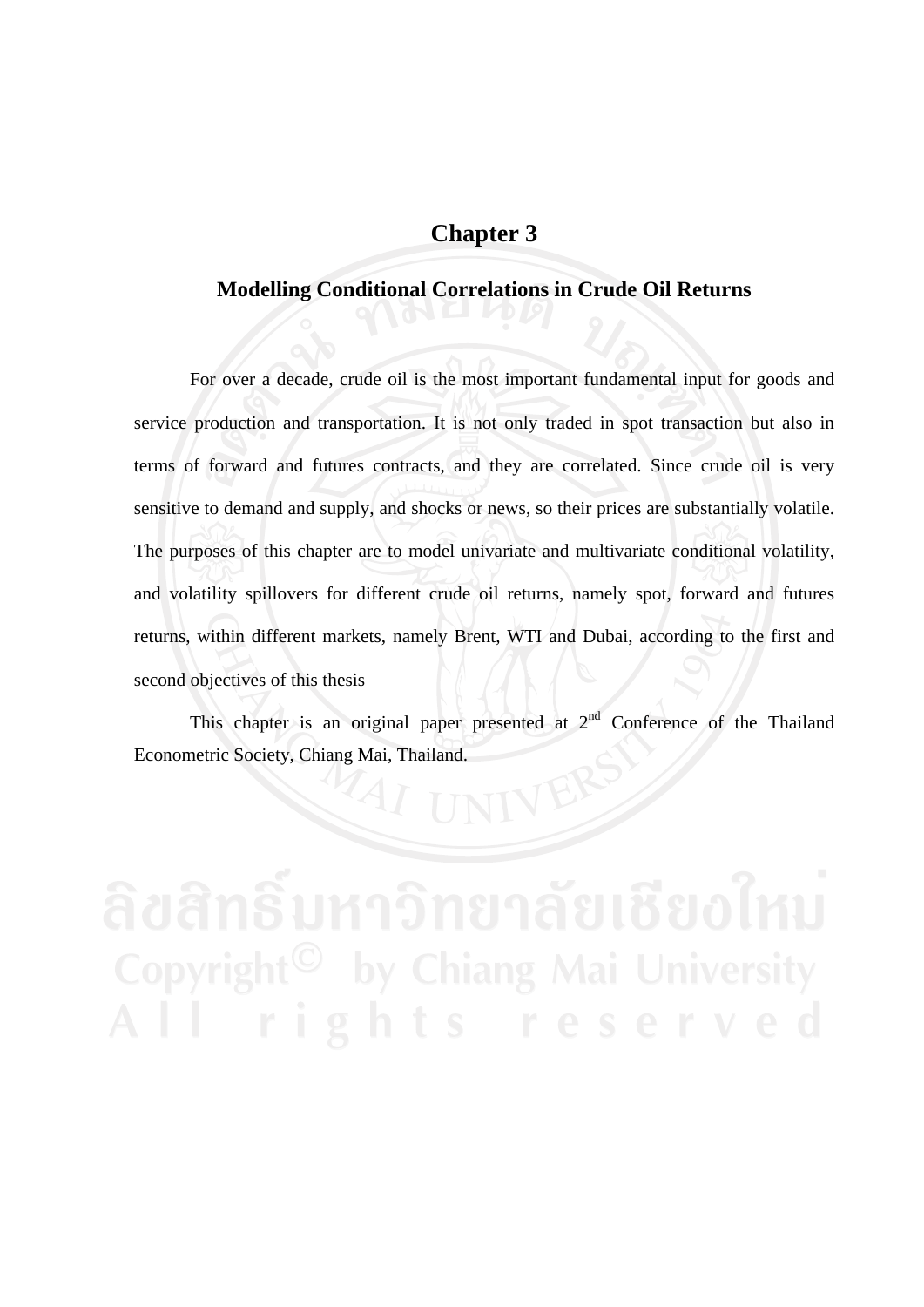### **Modeling conditional correlations in crude oil returns**

Roengchai Tansuchat<sup>a,\*</sup>, Chia-Lin Chang<sup>b</sup> and Michael McAleer<sup>c</sup>

\_\_\_\_\_\_\_\_\_\_\_\_\_\_\_\_\_\_\_\_\_\_\_\_\_\_\_\_\_\_\_\_\_\_\_\_\_\_\_\_\_\_\_\_\_\_\_\_\_\_\_\_\_\_\_\_\_\_\_\_\_\_\_\_\_\_\_\_\_\_\_\_\_\_\_\_\_\_\_\_\_

a Faculty of Economics, Maejo University, Thailand; andFaculty of Economics, Chiang Mai University, Thailand

b Department of Applied Economics, National Chung Hsing University, Taichung, Taiwan

c Econometric Institute, Erasmus University Rotterdam, The Netherlands

### ARTICLE INFO  $\overline{\phantom{a}}$

Keywords : Conditional correlations Crude oil spot prices Forward prices Futures prices

JEL Classification: C22, C32, G17, G32

# $\Box$

### **1. Introduction**

 Crude oil is arguably the world's most influential physical commodity as it provides energy for all kinds of human activities in the form of refined energy products, such as liquefied petroleum gases (LPGs), gasoline and diesel. Consequently, crude oil is a dynamically traded commodity that affects many economies. For instance, Sadorsky (1999) found that oil price volatility shocks have asymmetric effects on the economy, namely changes in oil prices affect economic activity, but changes in economic activity has little impact on oil prices, so that oil price fluctuations have large macroeconomic impacts. Guo and Kliesen (2005) argued that changes in oil prices affect aggregate economic activity through changes in the dollar price of crude oil (relative price change), and

#### A B S T R A C T  $\angle$   $\sim$  0 0  $\rightarrow$  0  $\rightarrow$  0  $\rightarrow$  0  $\rightarrow$  0  $\rightarrow$  0  $\rightarrow$  0  $\rightarrow$  0  $\rightarrow$  0  $\rightarrow$  0  $\rightarrow$  0  $\rightarrow$  0  $\rightarrow$  0  $\rightarrow$  0  $\rightarrow$  0  $\rightarrow$  0  $\rightarrow$  0  $\rightarrow$  0  $\rightarrow$  0  $\rightarrow$  0  $\rightarrow$  0  $\rightarrow$  0  $\rightarrow$  0  $\rightarrow$  0  $\rightarrow$  0  $\rightarrow$  0  $\rightarrow$  0  $\rightarrow$  0  $\rightarrow$  0  $\rightarrow$  0  $\rightarrow$

This paper estimates univariate and multivariate conditional volatility and conditional correlation models of spot, forward and futures returns from three major benchmarks of international crude oil markets, namely Brent, WTI and Dubai, to aid in risk diversification. Conditional correlations are estimated using the CCC model of Bollerslev (1990), VARMA-GARCH model of Ling and McAleer (2003), VARMA-AGARCH model of McAleer et al. (2009), and DCC model of Engle (2002). The paper also presents the ARCH and GARCH effects for returns and shows the presence of significant interdependences in the conditional volatilities across returns for each market. The estimates of volatility spillovers and asymmetric effects for negative and positive shocks on conditional variance suggest that VARMA-GARCH is superior to the VARMA-AGARCH model. In addition, the DCC model gives statistically significant estimates for the returns in each market, which shows that constant conditional correlations do not hold in practice.

> increases in uncertainty regarding future price.

 Substantial research has been conducted on the volatility of spot, forward and futures prices. Models of crude oil price volatility can be univariate or multivariate. In the former case, Fong and See (2002) examined the temporal behaviour for daily returns for crude oil futures using a Markov switching model of conditional volatility. Lanza et al. (2006) used the  $AR(1)$ -GARCH $(1,1)$  and  $AR(1)$ - $GJR(1,1)$  models to estimate conditional volatility based on forward and futures returns. Manera et al. (2006) used univariate ARCH and GARCH to estimate spot and forward returns. Standard diagnostic tests also showed that the  $AR(1)-GARCH(1,1)$  and  $AR(1)-GJR(1,1)$ specifications were statistically adequate for both the conditional mean and conditional variance.

 <sup>\*</sup> Correspondence author,

E-mail address: roengchaitan@gmail.com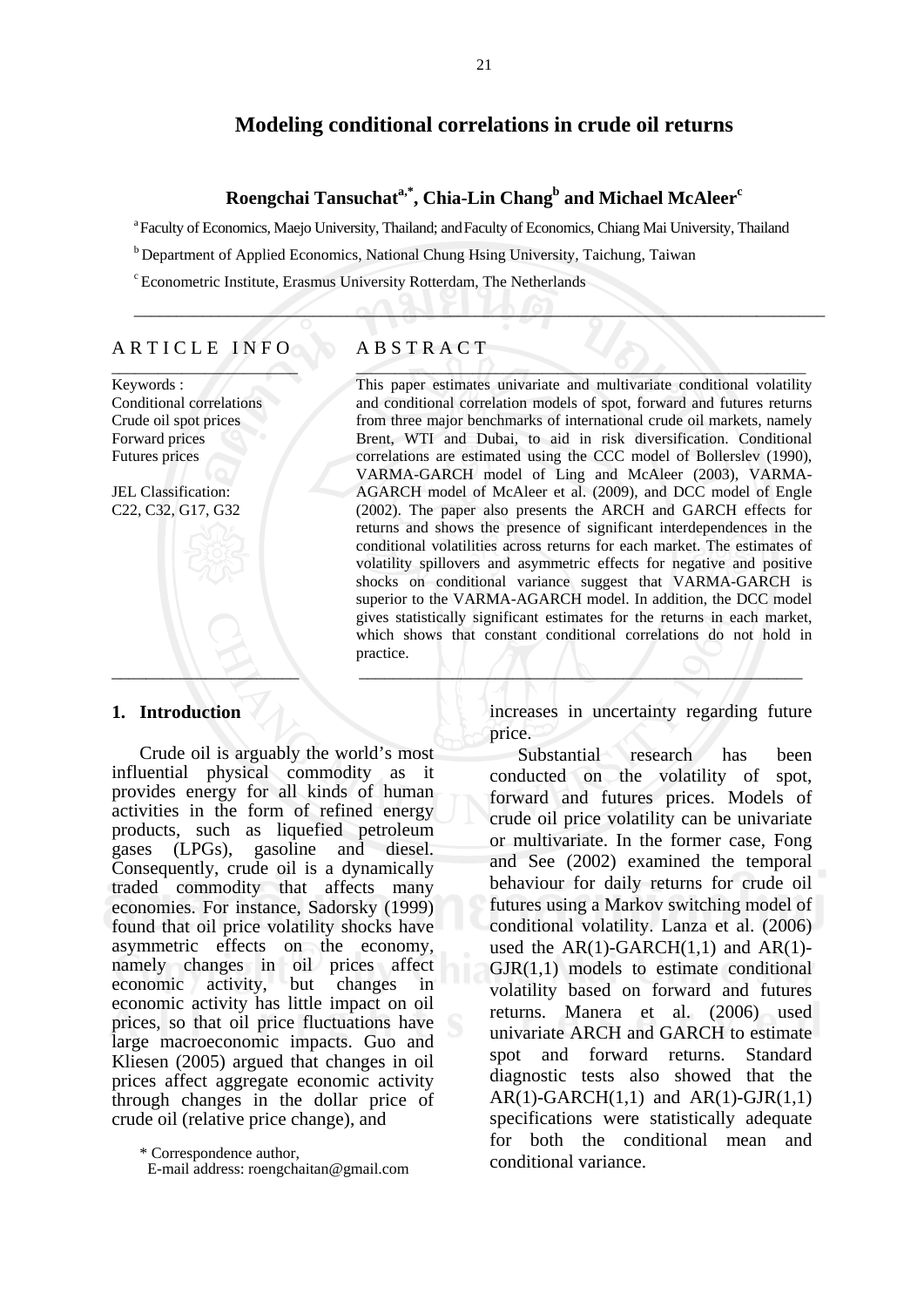Sadorsky (2006) investigated the forecast performance of a large number of models. The fitted model for heating oil and natural gas volatility was TGARCH, whereas GARCH was used for crude oil and unleaded gasoline volatility. Lee and Zyren (2007) calculated historical volatility and GARCH models to compare the historical price volatility behavior of crude oil, motor gasoline and heating oil in U.S. markets since 1990. They combined the shifting variable in GARCH and TARCH models to capture the response from the changes in OPEC's pricing behavior. Narayan and Narayan (2007) modelled crude oil price volatility using daily data by using the EGARCH model to gauge two features of crude oil price volatility, namely asymmetry and the

persistence of shocks. For the multivariate conditional volatility model, Lanza et al. (2006), modelled conditional correlations in the WTI oil forward and future returns using the CCC model of Bollerslev (1990) and DCC model of Engle (2002). They found that DCC could vary dramatically, being negative in four of ten cases and close to zero in another five cases. Only in the case of dynamic volatilities of the three-month and six-month future returns was the range of variation relatively narrow. Manera et al. (2006) estimated DCC in the returns for Tapis oil spot and one-month forward prices using CCC, VARMA-GARCH model of Ling and McAleer (2003), VARMA-AGARCH model of McAleer et al. (2009), and DCC, and also tested and compared volatility specifications.

 Trojani and Audrino (2005) proposed a multivariate tree-structured DCC model by incorporating multivariate thresholds in conditional volatilities and correlations. They found in some Monte Carlo simulations that the model was able to capture GARCH-type dynamics and a complex threshold structure in conditional volatilities and correlations. In the empirical data for international equity markets, the estimated conditional

volatilities were strongly influenced by GARCH and multivariate threshold effects. They concluded that conditional correlations were determined by simple threshold structures, whereas no GARCHtype effects could be identified.

 The purpose of this paper is to estimate univariate and multivariate conditional volatility models for the returns on spot, forward and futures prices for the Brent, WTI and Dubai to aid in risk diversification in crude oil markets. The remained of the paper is organized as follows. Section 2 discusses the univariate and multivariate GARCH models to be estimated. Section 3 explains the data, descriptive statistics and unit root tests. Section 4 describes the empirical estimates and some diagnostic tests of the univariate and multivariate models. Section 5 provides some concluding remarks.

### **2. Econometric models**

### **Univariate conditional volatility model**

 Following Engle (1982), consider the time series  $y_t = E_{t-1}(y_t) + \varepsilon_t$ , where  $E_{t-1}(y_t)$  is the conditional expectation of *y*<sub>t</sub> at time *t* −1 and  $\varepsilon$  is the associated error. The generalized autoregressive conditional heteroskedastity (GARCH) model of Bollerslev (1986) is given as follows:

$$
\varepsilon_t = \sqrt{h_t \eta_t} \qquad , \qquad \eta_t \sqcup N(0,1) \tag{1}
$$

$$
h_{t} = \omega + \sum_{j=1}^{p} \alpha_{j} \varepsilon_{t-j}^{2} + \sum_{j=1}^{q} \beta_{j} h_{t-j}
$$
 (2)

where  $\omega > 0$ ,  $\alpha_i \ge 0$  and  $\beta_i \ge 0$  are sufficient conditions to ensure that the conditional variance  $h<sub>r</sub> > 0$ . The parameter  $\alpha_i$  represents the ARCH effect, or the short-run persistence of shocks to returns, and  $\beta$  represents the GARCH effect, where  $\alpha_i + \beta_j$  measures the persistence of the contribution of shocks to return *i* to long run persistence.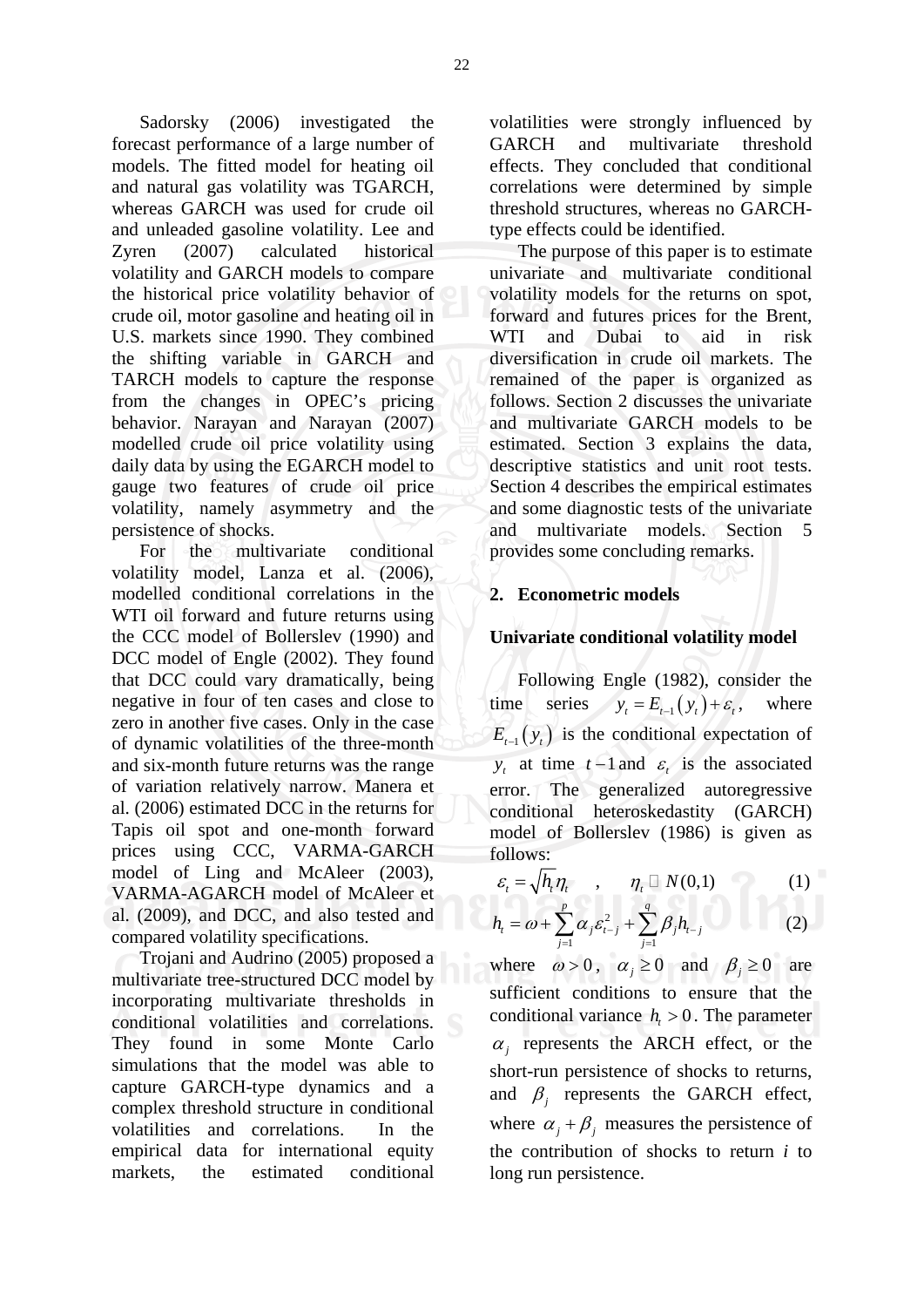Equation (2) assumes that the conditional variance is a function of the magnitudes of the lagged residuals and not their signs, such that a positive shock  $(\varepsilon, > 0)$  has the same impact on conditional variance as a negative shock  $(\varepsilon, < 0)$  of equal magnitude. In order to accommodate differential impacts on the conditional variance of positive and negative shocks, Glosten et al. (1992) proposed the asymmetric GARCH, or GJR model, which is given by

$$
h_{t} = \omega + \sum_{j=1}^{r} \left(\alpha_{j} + \gamma_{j} I\left(\varepsilon_{t-j}\right)\right) \varepsilon_{t-j}^{2} + \sum_{j=1}^{s} \beta_{j} h_{t-j}
$$
\n(3)

where  $\sqrt{2}$ 

$$
I_{it} = \begin{cases} 0, & \varepsilon_{it} \ge 0 \\ 1, & \varepsilon_{it} < 0 \end{cases}
$$

is an indicator function to differentiate between positive and negative shocks. When  $r = s = 1$ , sufficient conditions to ensure the conditional variance,  $h<sub>r</sub> > 0$ , are  $\omega > 0$ ,  $\alpha_1 \ge 0$ ,  $\alpha_1 + \gamma_1 \ge 0$  and  $\beta_1 \ge 0$ . The short run persistence of positive and negative shocks are given by  $\alpha_1$  and  $(\alpha_1 + \gamma_1)$ , respectively. When the conditional shocks,  $\eta_t$ , follow a symmetric distribution, the short run persistence is  $\alpha_1 + \gamma_1/2$ , and the contribution of shocks to expected long-run persistence is  $\alpha_1 + \gamma_1/2 + \beta_1$ .

 In order to estimate the parameters of model (1)-(3), maximum likelihood estimation is used with a joint normal distribution of  $\eta_t$ . However, when  $\eta_t$  does not follow a normal distribution or the conditional distribution is not known, quasi-MLE (QMLE) is used to maximize the likelihood function.

 Bollerslev (1986) showed the necessary and sufficient condition for the second-order stationarity of GARCH is  $i = 1$  $\sum_{i=1}^r \alpha_i + \sum_{i=1}^s \beta_i < 1$  $i$ <sup>*i*</sup>  $\angle P_i$ *i i*  $\alpha_i + \sum \beta_i$  $\sum_{i=1}^n \alpha_i + \sum_{i=1}^n \beta_i < 1$ . For the GARCH(1,1) model, Nelson (1991) obtained the log-

moment condition for strict stationary and ergodicity as  $E\left( \log \left( \alpha_1 \eta_t^2 \right) + \beta_1 \right) < 0$ , which is important in deriving the statistical properties of the QMLE. For GJR $(1,1)$ , Ling and McAleer  $(2002a,$ 2002b) presented the necessary and sufficient condition for  $E(e_i^2) < \infty$  as  $\alpha_1 + \gamma_1/2 + \beta_1 < 1$ . McAleer et al. (2007) established the log-moment condition for GJR(1,1) as  $E\left( \log \left( \alpha_1 + \gamma_1 I\left( \eta_1 \right) \eta_1^2 + \beta_1 \right) \right)$  $< 0$ , and showed that it is sufficient for consistency and asymptotic normality of the QMLE.

### **Multivariate conditional volatility model**

 The typical specification underlying the multivariate conditional mean and conditional variance in returns are given as follows:

$$
y_t = E(y_t | F_{t-1}) + \varepsilon_t
$$
  
\n
$$
\varepsilon_t = D_t \eta_t
$$
 (4)

where  $y_t = (y_{1t}, ..., y_{mt})'$ ,  $\eta_t = (\eta_{1t}, ..., \eta_{mt})'$ is a sequence of independently and identically distributed (i.i.d.) random vectors,  $F_t$  is the past information available to time *t*,  $D_t = diag(h_1^{1/2}, ..., h_m^{1/2}),$ *m* is the number of returns, and  $t = 1, \dots, n$ , (see Li, Ling and McAleer (2005), and Bauwens et al. (2006). The constant conditional correlation (CCC) model of Bollerslev (1990) assumes that the conditional variance for each return,  $h_{i}$ ,  $i = 1, \ldots, m$ , follows a univariate GARCH process, that is

$$
h_{ii} = \omega_i + \sum_{j=1}^r \alpha_{ij} \varepsilon_{i,i-j}^2 + \sum_{j=1}^s \beta_{ij} h_{i,i-j}
$$
 (5)

where  $\alpha_{ij}$  represents the ARCH effect, or short run persistence of shocks to return *i*, and  $\beta_{ii}$  represents the GARCH effect, or the contribution of shocks to return *i* to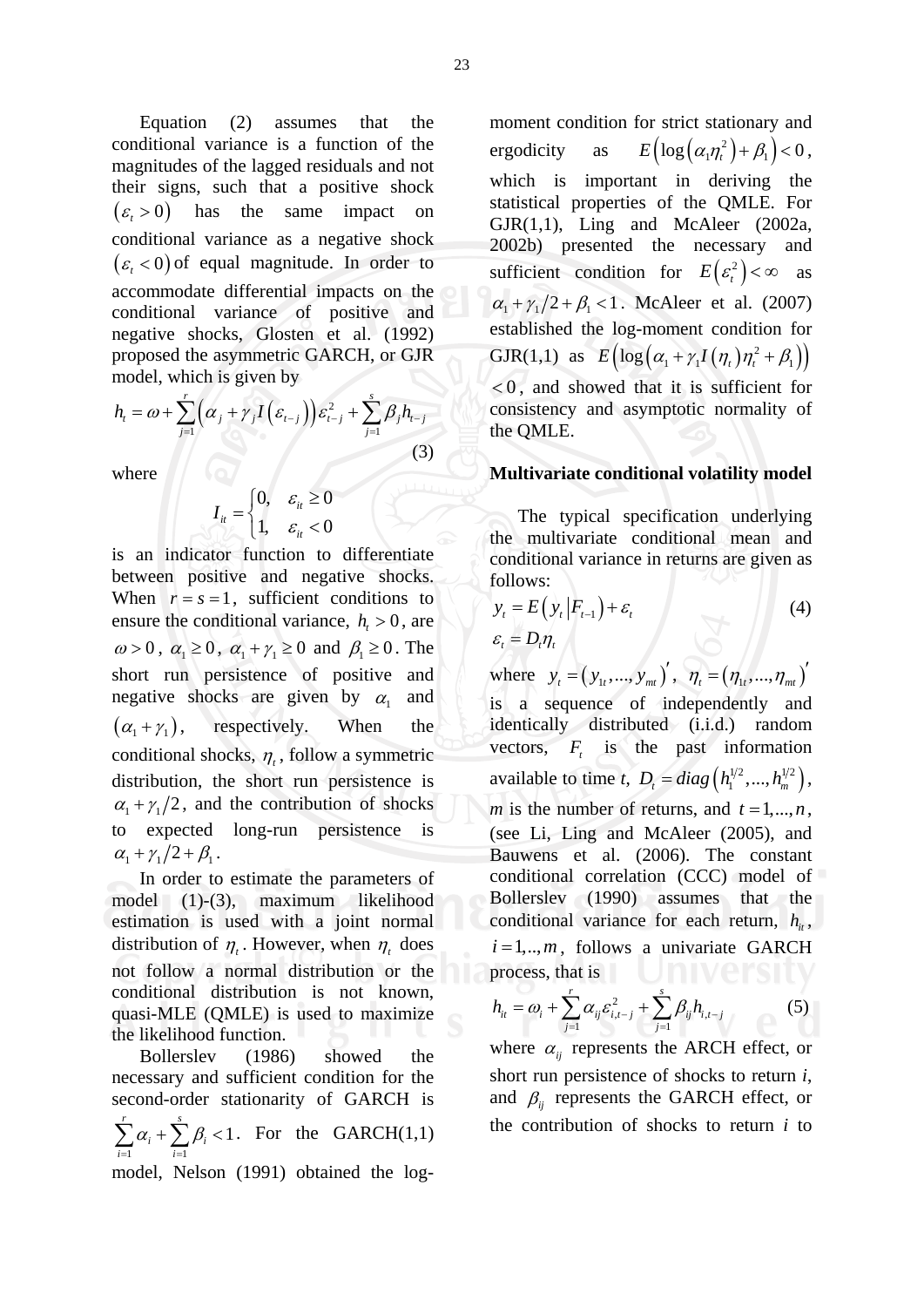long run persistence, namely  $-1$   $j=1$ *r s*  $_{ij}$   $\tau$   $\sum \mu_{ij}$  $j=1$  *j*  $\alpha_{ii} + \sum \beta_{ii}$  $\sum_{j=1} \alpha_{ij} + \sum_{j=1} \beta_{ij}$ .

 The conditional correlation matrix of CCC is  $\Gamma = E(\eta, \eta'|F_{t-1}) = E(\eta, \eta')$ , where  $\Gamma = \{ \rho_i \}$  for  $i, j = 1,..., m$ . From (4),  $\varepsilon_t \varepsilon_t' = D_t \eta_t \eta' D_t$ ,  $D_t = (\text{diag } Q_t)^{1/2}$ , and  $E(\varepsilon_{t} \varepsilon_{t}^{\prime} | F_{t-1}) = Q_{t} = D_{t} \Gamma D_{t}$ , where  $Q_{t}$  is the conditional covariance matrix. The conditional correlation matrix is defined as  $\Gamma = D^{-1}Q \cdot D^{-1}$ , and each conditional correlation coefficient is estimated from the standardized residuals in (4) and (5). Therefore, there is no multivariate estimation involved for CCC, which involves *m* univariate GARCH models, except in the calculation of the conditional correlations.

 Although the CCC specification in (5) is a computationally straightforward "multivariate" GARCH model, it assumes independence of the conditional variances across returns and does not accommodate asymmetric behavior. In order to incorporate interdependencies, Ling and McAleer (2003) proposed a vector autoregressive moving average (VARMA) specification of the conditional mean in (4), and the following specification for the conditional variance:

$$
H_{t} = W + \sum_{i=1}^{r} A_{i} \vec{\varepsilon}_{t-i} + \sum_{j=1}^{s} B_{j} H_{t-j}
$$
 (6)

where  $H_i = (h_{i_1},..., h_{m_i})^{\prime}$ ,  $\vec{\varepsilon} = (\varepsilon_{i_1}^2,...\varepsilon_{m_i}^2)^{\prime}$ , and *W*,  $A_i$  for  $i = 1, ..., r$  and  $B_i$  for  $j = 1, \ldots, s$  are  $m \times m$  matrices. As in the univariate GARCH model, VARMA-GARCH assumes that negative and positive shocks have identical impacts on the conditional variance. In order to separate the asymmetric impacts of the positive and negative shocks, McAleer, Hoti and Chan (2009) proposed the VARMA-AGARCH specification for the conditional variance, namely

$$
H_{t} = W + \sum_{i=1}^{r} A_{i} \vec{\varepsilon}_{t-i} + \sum_{i=1}^{r} C_{i} I_{t-i} \vec{\varepsilon}_{t-i} + \sum_{j=1}^{s} B_{j} H_{t-j} \tag{7}
$$

where  $C_i$  are  $m \times m$  matrices for  $i = 1, \dots, r$ , and  $I_t = \text{diag}(I_1, ..., I_{mt})$ , where

$$
I_{it} = \begin{cases} 0, & \varepsilon_{it} > 0 \\ 1, & \varepsilon_{it} \le 0 \end{cases}.
$$

If  $m=1$ , (6) collapses to the asymmetric GARCH, or GJR model. Moreover, VARMA-AGARCH reduces to VARMA-GARCH when  $C_i = 0$  for all *i*. If  $C_i = 0$ and  $A_i$  and  $B_j$  are diagonal matrices for all *i* and *j*, then VARMA-AGARCH reduces to the CCC model. The parameters of model (4)-(7) are obtained by maximum likelihood estimation (MLE) using a joint normal density. When  $\eta$  does not follow a joint multivariate normal distribution, the appropriate estimator is QMLE.

Unless  $\eta$ , is a sequence of iid random vectors, or alternatively a martingale difference process, the assumption that the conditional correlations are constant may seen unrealistic. In order to make the conditional correlation matrix time dependent, Engle (2002) proposed a dynamic conditional correlation (DCC) model, which is defined as

 $y_t | \mathfrak{I}_{t-1} \sqcup (0, Q_t), t = 1, 2, ..., n$  (8)

$$
Q_t = D_t \Gamma_t D_t, \qquad (9)
$$

where  $D_t = \text{diag}(h_t, ..., h_{t_t})$  is a diagonal matrix of conditional variances, and  $\Im$ , is the information set available to time *t*. The conditional variance,  $h_{i}$ , can be defined as a univariate GARCH model as follows:

$$
h_{ii} = \omega_i + \sum_{k=1}^p \alpha_{ik} \varepsilon_{i,t-k} + \sum_{l=1}^q \beta_{il} h_{i,t-l}
$$
 (10).

If  $\eta_t$  is a vector of i.i.d. random variables, with zero mean and unit variance,  $Q_t$  in (9) is the conditional covariance matrix (after standardization,  $\eta_i = y_i / \sqrt{h_i}$ ). The  $\eta_i$  are used to estimate the dynamic conditional correlations, as follows: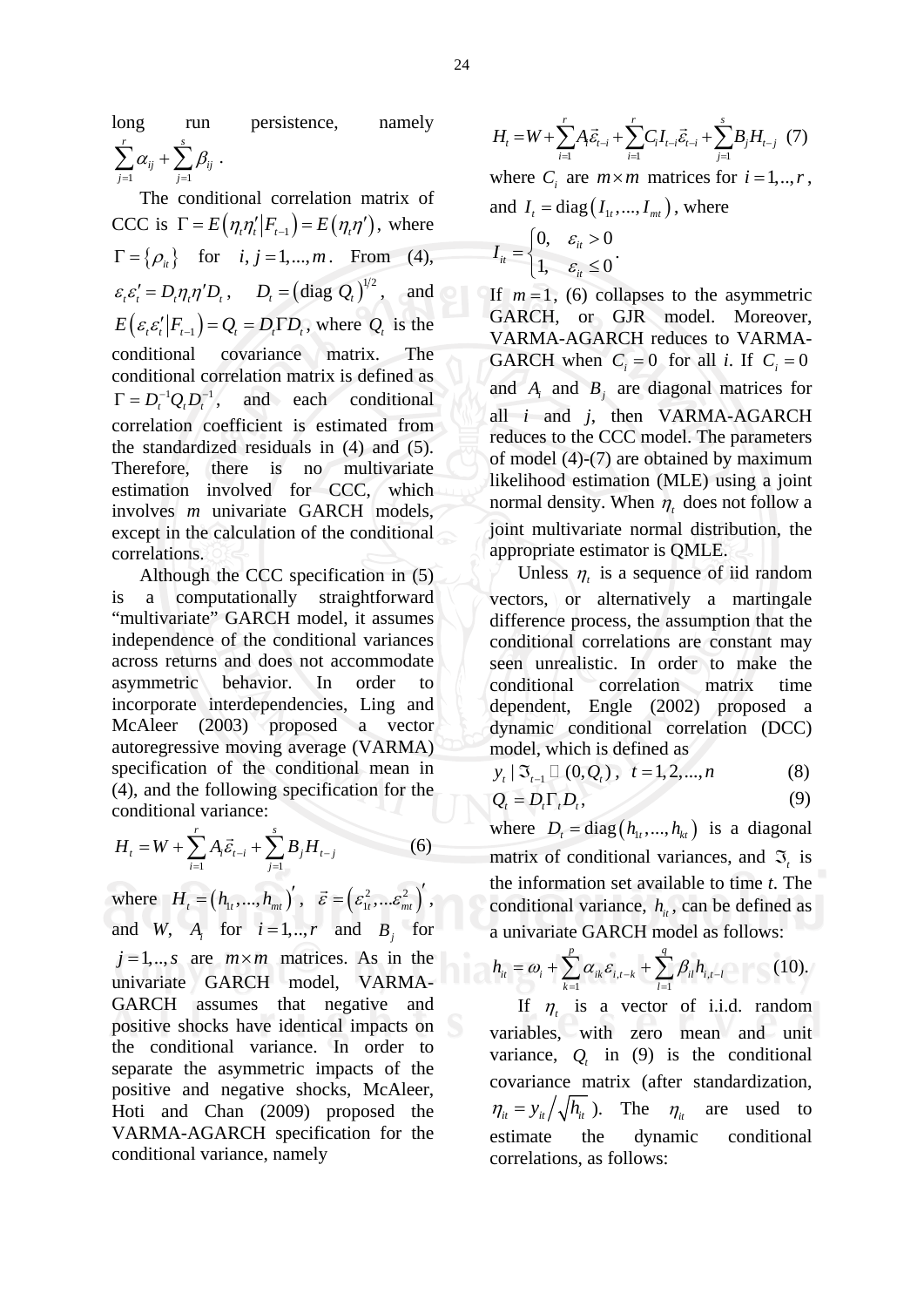$\Gamma_t = \left\{ (diag(Q_t)^{-1/2} \right\} Q_t \left\{ (diag(Q_t)^{-1/2} \right\} (11)$ 

where the  $k \times k$  symmetric positive definite matrix  $Q_i$  is given by

 $Q_t = (1 - \theta_1 - \theta_2) \overline{Q} + \theta_1 \eta_{t-1} \eta'_{t-1} + \theta_2 Q_{t-1}$  (12) in which  $\theta_1$  and  $\theta_2$  are scalar parameters to capture the effects of previous shocks and previous dynamic conditional correlations on the current dynamic conditional correlation, and  $\theta_1$  and  $\theta_2$  are non-negative scalar parameters. As  $Q_t$  is a conditional on the vector of standardized residuals, (12) is a conditional covariance matrix, and  $\overline{Q}$  is the  $k \times k$  unconditional variance matrix of  $\eta_t$ . For further details, and critique of the DCC model, see Caporin and McAleer (2009).

### **3. Data**

 The data used in this paper are the daily synchronous closing price of spot, forward and futures crude oil prices from three major crude oil markets, namely

Brent, WTI and Dubai. The 4,659 price observations from 2 January 1991 to 10 November 2008 are obtained from the DataStream database service. The returns of crude oil prices *i* of market *j* at time *t* in continuous compound basis calculated as  $r_{ij,t} = \log(P_{ij,t}/P_{ij,t-1})$ , where  $P_{ij,t}$  and  $P_{ij,t-1}$  are the closing prices of crude oil price *i* in market *j* for days *t* and *t* −1, respectively. The univariate and multivariate conditional volatility models are estimated using the EViews 6 econometric software package.

 The descriptive statistics for the crude oil returns series are summarized in Table 1. The sample mean is quite small, but the corresponding variance of returns is much higher. Both negative skewness and high kurtosis suggest that returns are not distributed normally. Similarly, the null hypothesis of normality is also rejected for the sample return series by the Jarque-Bera test Lagrange multiplier statistic.

**Table 1: Descriptive statistics for crude oil price returns** 

| <b>Returns</b> | <b>Mean</b> | <b>Max</b> | Min       | S.D.  | <b>Skewness</b> | <b>Kurtosis</b> | Jarque-Bera |
|----------------|-------------|------------|-----------|-------|-----------------|-----------------|-------------|
| rbresp         | 0.043       | 15.164     | $-12.601$ | 2.347 | $-0.0007$       | 5.341           | 686.6157    |
| rbrefor        | 0.043       | 12.044     | $-12.534$ | 2.146 | $-0.141$        | 4.939           | 480.941     |
| rbrefu         | 0.043       | 12.898     | $-10.946$ | 2.212 | $-0.124$        | 4.934           | 476.538     |
| rwtisp         | 0.043       | 15.873     | $-13.795$ | 2.412 | $-0.129$        | 6.479           | 1524.764    |
| rwtifor        | 0.042       | 13.958     | $-12.329$ | 2.316 | $-0.182$        | 5.204           | 625.414     |
| rwtifu         | 0.043       | 14.546     | $-12.939$ | 2.349 | $-0.151$        | 6.318           | 1390.425    |
| rdubsp         | 0.043       | 14.705     | $-12.943$ | 2.199 | $-0.179$        | 5.844           | 1029.861    |
| rdubfor        | 0.040       | 13.767     | $-12.801$ | 2.115 | $-0.308$        | 5.718           | 973.0103    |
| rtapsp         | 0.038       | 11.081     | $-10.483$ | 2.000 | $-0.183$        | 5.373           | 722.053     |
| rtapfor        | 0.038       | 12.071     | $-12.869$ | 2.076 | $-0.289$        | 5.567           | 867.187     |

Note: Entries in bold are significant at the 1% level

|  | Table 2: Unit Root test for sample returns |  |  |
|--|--------------------------------------------|--|--|
|  |                                            |  |  |

|                |             | <b>ADF</b> test (t-statistic) |                              |             | <b>Phillips-Perron test</b> |                              |
|----------------|-------------|-------------------------------|------------------------------|-------------|-----------------------------|------------------------------|
| <b>Returns</b> | <b>None</b> | <b>Constant</b>               | <b>Constant</b><br>and Trend | <b>None</b> | <b>Constant</b>             | <b>Constant</b><br>and Trend |
| rbresp         | $-54.264$   | $-54.274$                     | $-54.265$                    | $-54.301$   | $-54.298$                   | $-54.291$                    |
| rbrefor        | -57.076     | -57.092                       | $-57.083$                    | -57.088     | $-57.100$                   | $-57.091$                    |
| rbrefu         | -57.944     | -57.958                       | -57.949                      | -57.901     | -57.919                     | -57.909                      |
| rwtisp         | $-41.065$   | $-41.079$                     | $-41.073$                    | $-55.652$   | -55.677                     | $-55.667$                    |
| rwtifor        | $-56.618$   | $-56.626$                     | $-56.617$                    | $-56.697$   | $-56.715$                   | $-56.705$                    |
| rwtifu         | $-55.872$   | $-55.881$                     | $-55.872$                    | $-56.011$   | $-56.030$                   | $-56.020$                    |
| rdubsp         | $-59.130$   | -59.145                       | -59.135                      | -59.090     | $-59.129$                   | -59.119                      |
| rdubfor        | -59.664     | -59.677                       | -59.667                      | $-59.542$   | $-59.573$                   | $-59.564$                    |
| rtapsp         | $-59.059$   | -59.072                       | -59.062                      | $-58.955$   | -58.956                     | $-58.947$                    |
| rtapfor        | $-59.949$   | -59.961                       | $-59.951$                    | $-59.747$   | $-59.775$                   | $-59.766$                    |

Note: Entries in bold are significant at the 1% level.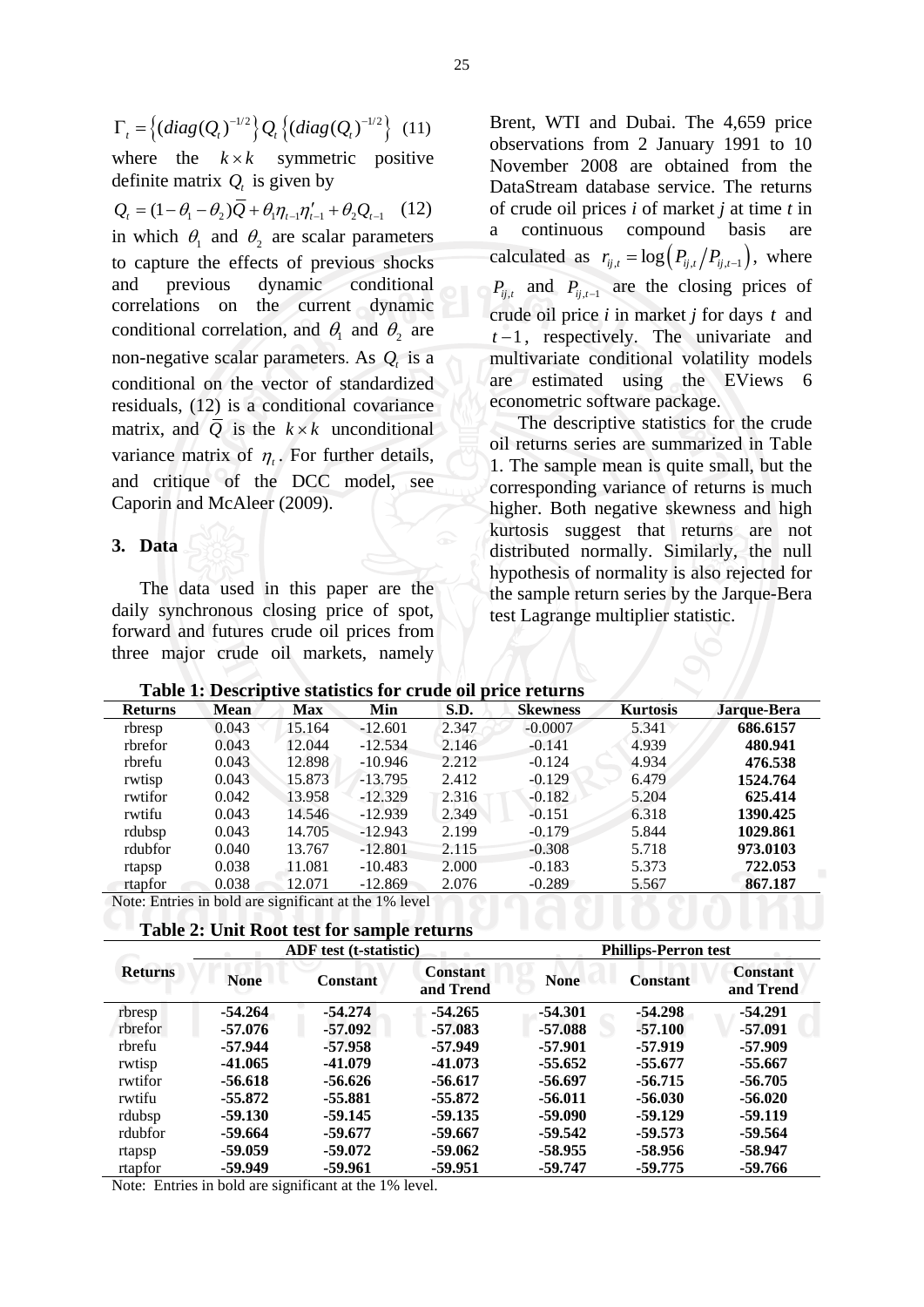

**Figure 1: Logarithm of daily spot, forward and futures Returns of Brent, WTI and Dubai market**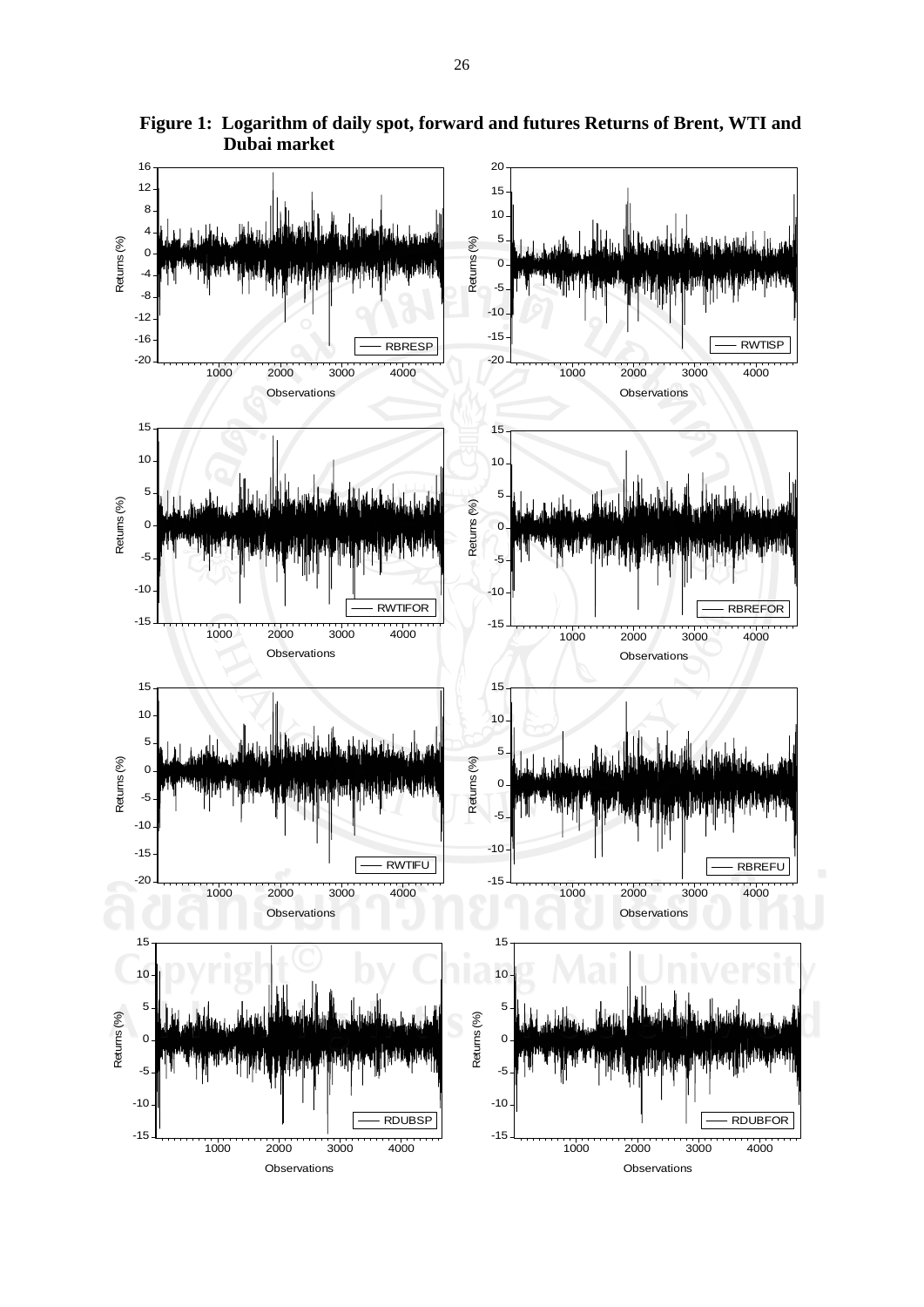| Panel 3a. $AR(1)-GARCH(1,1)$ and $ARMA(1,1)-GARCH(1,1)$ estimates |             |               |          |                |                |                   |               |           |        |            |            |
|-------------------------------------------------------------------|-------------|---------------|----------|----------------|----------------|-------------------|---------------|-----------|--------|------------|------------|
|                                                                   |             | Mean equation |          |                |                | Variance equation |               | $Log-$    | Second |            |            |
| Returns                                                           | $\mathbf c$ | AR(1)         | MA(1)    | $\hat{\omega}$ |                | $\hat{\alpha}$    | $\hat{\beta}$ | Moment    | moment | <b>AIC</b> | <b>SIC</b> |
| Spot                                                              | 0.042       | 0.026         |          | 0.035          |                | 0.050             | 0.944         | $-0.0043$ | 0.994  | 4.265      | 4.272      |
|                                                                   | 1.468       | 1.648         |          | 3.395          |                | 5.847             | 110.768       |           |        |            |            |
|                                                                   | 0.041       | $-0.807$      | 0.825    | 0.031          |                | 0.048             | 0.947         | $-0.0037$ | 0.995  | 4.264      | 4.273      |
|                                                                   | 1.452       | -5.601        | 5.964    | 3.112          |                | 5.629             | 110.849       |           |        |            |            |
| Forward                                                           | 0.038       | $-0.032$      |          | 0.032          |                | 0.050             | 0.943         | $-0.0046$ | 0.993  | 4.103      | 4.109      |
|                                                                   | 1.491       | -1.978        |          | 3.657          |                | 5.897             | 110.737       |           |        |            |            |
|                                                                   | 0.038       | 0.608         | $-0.642$ | 0.031          |                | 0.049             | 0.944         | $-0.0043$ | 0.993  | 4.102      | 4.110      |
|                                                                   | 1.575       | 3.365         | $-3.681$ | 3.523          |                | 5.799             | 109.983       |           |        |            |            |
| <b>Futures</b>                                                    | 0.028       | $-0.021$      |          | 0.034          |                | 0.057             | 0.937         | $-0.0048$ | 0.994  | 4.142      | 4.149      |
|                                                                   | 1.059       | $-1.291$      |          | 3.760          |                | 7.451             | 126.898       |           |        |            |            |
|                                                                   | 0.029       | 0.736         | $-0.760$ | 0.032          |                | 0.056             | 0.938         | $-0.0046$ | 0.994  | 4.141      | 4.149      |
|                                                                   | 1.175       | 4.459         | -4.787   | 3.653          |                | 7.275             | 125.755       |           |        |            |            |
|                                                                   |             |               |          |                |                |                   |               |           |        |            |            |
| Panel 3b. $AR(1)-GJR(1,1)$ and $ARMA(1,1)-GJR(1,1)$ estimates     |             |               |          |                |                |                   |               |           |        |            |            |
|                                                                   |             | Mean equation |          |                |                | Variance equation |               | $Log-$    | Second |            |            |
| zReturns                                                          | $\mathbf c$ | AR(1)         | MA(1)    | $\hat{\omega}$ | $\hat{\alpha}$ | Ŷ                 | $\hat{\beta}$ | Moment    | moment | AIC        | <b>SIC</b> |
| Spot                                                              | 0.023       | 0.025         |          | 0.035          | 0.031          | 0.031             | 0.947         | $-0.0031$ | 0.994  | 4.262      | 4.270      |
|                                                                   | 0.803       | 1.594         |          | 3.317          | 3.139          | 2.249             | 118.816       |           |        |            |            |
|                                                                   | 0.022       | $-0.799$      | 0.816    | 0.030          | 0.029          | 0.029             | 0.951         | $-0.0026$ | 0.995  | 4.261      | 4.271      |
|                                                                   | 0.794       | -5.190        | 5.520    | 3.039          | 3.076          | 2.225             | 121.227       |           |        |            |            |

**Table 3: Univariate volatility model of crude oil returns in Brent market** 

Notes: (1) The two entries for each parameter are their respective parameter estimates and Bollerslev and Wooldridge (1992) robust *t*- ratios. (2) Entries in bold are significant at the 5% level

**0.043 3.035** 

**0.043 3.095** 

**0.065 4.952** 

**0.063 4.988**  0.012 0.755

0.011 0.751

-0.014 -0.898

-0.012 -0.874

**0.032 3.564** 

**0.031 3.438** 

**0.035 3.752** 

**0.033 3.644** 

 The logarithm of crude oil prices are plotted in Figure 1. It is clear that there is substantial clustering of volatilities, such that a turbulent trading day tends to be followed by another turbulent day, while a tranquil period tends to be followed by another tranquil period.

Forward 0.032

Futures 0.036

1.277

 0.032 1.371

1.402

 0.035 1.482 -0.033 -1.960

**0.597 3.249** 

-0.019 -1.200

**0.742 4.448**  **-0.632 -3.556** 

**-0.765 -4.765** 

 The empirical results of the unit root tests for the sample returns in each market<br>are summarized in Table 2. The are summarized in Table 2. Augmented Dickey-Fuller (ADF) and Phillips-Perron (PP) tests are used to test for unit roots in the individual series. The large negative values in all cases indicate rejection of the null hypothesis at the 1% level, such that all returns are stationary.

#### **4. Estimation**

**0.944 102.014** 

**0.945 101.950** 

**0.935 118.747** 

**0.937 118.017** 

Univariate estimates of conditional volatilities,  $GARCH(1,1)$  and  $GJR(1,1)$ , with different mean equation models based on spot, forward and futures returns in each market are given in Tables 3-5, which reports the respective QMLE and the Bollerslev-Woodridge (1992) robust *t*ratios. The log-moment and second moment conditions are also presented to confirm the statistic properties of the estimates. The second moments of  $GARCH(1,1)$  and  $GJR(1,1)$ , namely  $\alpha_1 + \beta_1$  and  $\alpha_1 + \gamma_1/2 + \beta_1$ , are less than 1, and the estimated log-moments of  $GARCH(1,1)$  and  $GJR(1,1)$ , which are

 $-0.0031$   $0.993$   $4.103$   $4.111$ 

-0.0029 0.994 4.102 4.111

-0.0029 0.993 4.141 4.150

-0.0027 0.994 4.141 4.150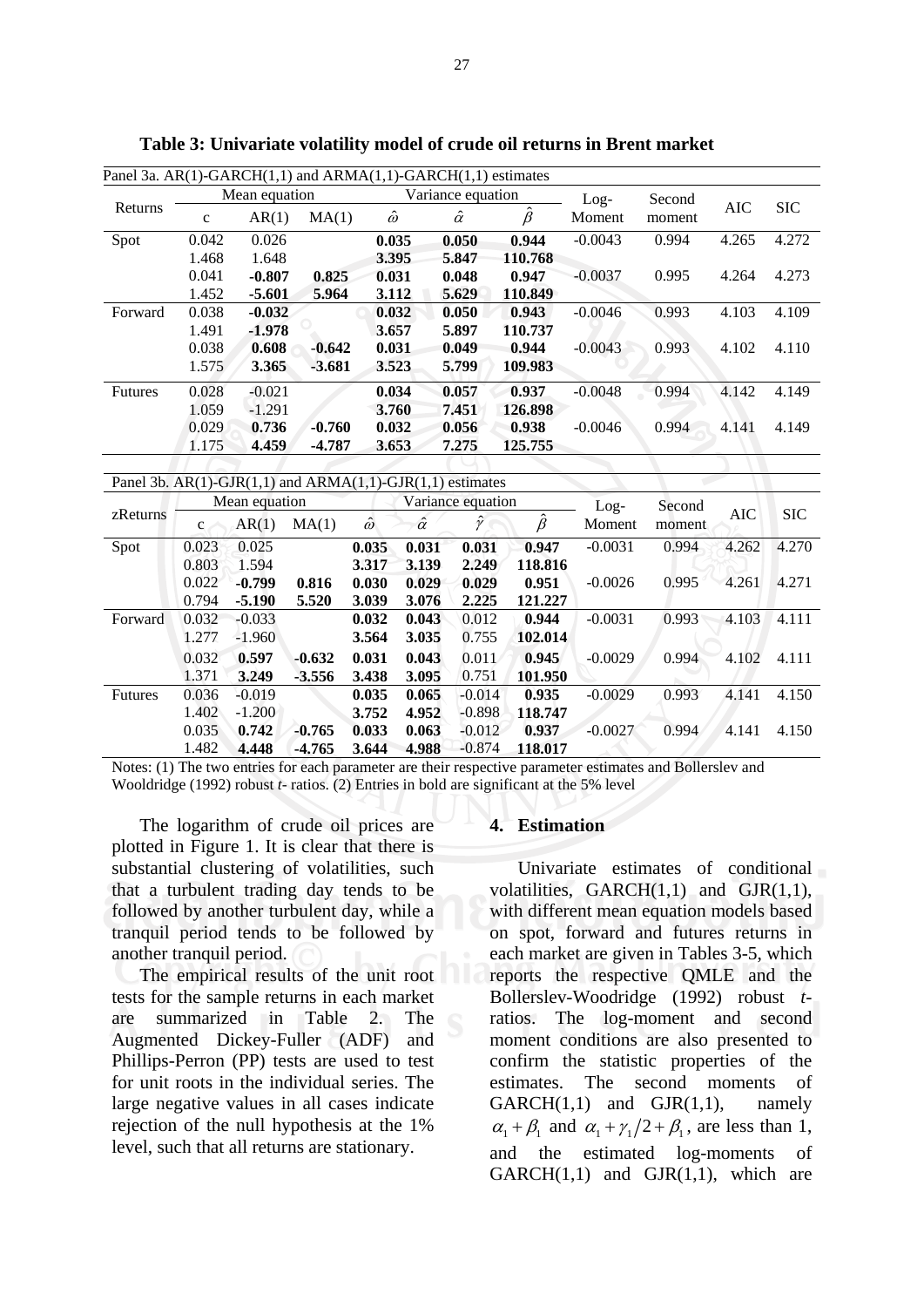given as  $E\left( \log \left( \alpha_1 \eta_t^2 + \beta_1 \right) \right)$  and  $E(\log(\alpha_1 + \gamma_1 I(\eta_t)) \eta_t^2 + \beta_1)$ , respectively, are less than 0, so that the QMLE are consistent and asymptotically normal (see McAleer (2005) and McAleer et al. (2007)).

 The univariate GARCH estimates for Brent market are given in Table 3. The coefficients in the mean equations in Panel 3a are not all statistically significant. The mean equation of  $AR(1)-GARCH(1,1)$  is significant only for forward returns, while  $ARMA(1,1)-GARCH(1,1)$  is significant in all returns series. In addition, the coefficient in the conditional variance equations for both  $AR(1)-GARCH(1,1)$ 

and ARMA(1,1)-GARCH(1,1) are all significant. Consequently, ARMA(1,1)- $GARCH(1,1)$  is preferred to  $AR(1)$ -GARCH(1,1).

 In the case of the asymmetric GARCH(1,1) model in Panel 3b, only the coefficients in the mean equation for  $ARMA(1,1)$  are significant. The estimates of the asymmetric effect for the univariate model are not statistically significant except for spot returns.

 The results for univariate estimation of the WTI market are reported in Table 4. The robust *t* ratios show that the  $ARMA(1,1)-GARCH(1,1)$  specifi-cation for all returns is statistically adequate in both the conditional mean and

|  |  |  |  |  |  |  |  |  | Table 4: Univariate volatility model of crude oil returns in WTI market |  |  |  |
|--|--|--|--|--|--|--|--|--|-------------------------------------------------------------------------|--|--|--|
|  |  |  |  |  |  |  |  |  |                                                                         |  |  |  |

| Panel 4a. $AR(1)-GARCH(1,1)$ and $ARMA(1,1)-GARCH(1,1)$ estimates |        |               |           |                |                   |               |           |        |            |            |
|-------------------------------------------------------------------|--------|---------------|-----------|----------------|-------------------|---------------|-----------|--------|------------|------------|
|                                                                   |        | Mean equation |           |                | Variance equation |               | $Log-$    | Second |            | <b>SIC</b> |
| Returns                                                           | c      | AR(1)         | MA(1)     | $\hat{\omega}$ | $\hat{\alpha}$    | $\hat{\beta}$ | Moment    | moment | <b>AIC</b> |            |
| Spot                                                              | 0.0212 | $-0.017$      |           | 0.055          | 0.061             | 0.931         | $-0.0063$ | 0.992  | 4.346      | 4.353      |
|                                                                   | 0.683  | $-0.986$      |           | 3.363          | 5.634             | 83.514        |           |        |            |            |
|                                                                   | 0.024  | 0.842         | $-0.871$  | 0.050          | 0.059             | 0.933         | $-0.0057$ | 0.992  | 4.344      | 4.352      |
|                                                                   | 0.965  | 9.754         | $-11.201$ | 3.296          | 5.586             | 86.009        |           |        |            |            |
| Forward                                                           | 0.033  | $-0.022$      |           | 0.040          | 0.055             | 0.937         | $-0.0050$ | 0.992  | 4.246      | 4.253      |
|                                                                   | 1.216  | $-1.367$      |           | 3.711          | 6.810             | 116.961       |           |        |            |            |
|                                                                   | 0.032  | $-0.572$      | 0.561     | 0.037          | 0.053             | 0.940         | $-0.0045$ | 0.993  | 4.246      | 4.254      |
|                                                                   | 1.160  | $-2.327$      | 2.265     | 3.489          | 6.633             | 117.146       |           |        |            |            |
| <b>Futures</b>                                                    | 0.037  | $-3.43E-05$   |           | 0.041          | 0.058             | 0.935         | $-0.0051$ | 0.993  | 4.250      | 4.257      |
|                                                                   | 1.330  | $-0.002$      |           | 3.812          | 6.203             | 107.793       |           |        |            |            |
|                                                                   | 0.037  | $-0.957$      | 0.959     | 0.042          | 0.059             | 0.934         | $-0.0053$ | 0.993  | 4.251      | 4.259      |
|                                                                   | 1.342  | $-30.672$     | 31.052    | 3.884          | 6.273             | 107.696       |           |        |            |            |

|                |              |               | Panel 4b. $AR(1)-GJR(1,1)$ and $ARMA(1,1)-GJR(1,1)$ estimates |                |                |                   |               |           |        |       |            |
|----------------|--------------|---------------|---------------------------------------------------------------|----------------|----------------|-------------------|---------------|-----------|--------|-------|------------|
|                |              | Mean equation |                                                               |                |                | Variance equation |               | $Log-$    | Second |       |            |
| Returns        |              | AR(1)         | MA(1)                                                         | $\hat{\omega}$ | $\hat{\alpha}$ | ŷ                 | $\hat{\beta}$ | Momen     | momen  | AIC   | <b>SIC</b> |
|                | $\mathbf{C}$ |               |                                                               |                |                |                   |               | t         |        |       |            |
| Spot           | 0.029        | $-0.016$      |                                                               | 0.055          | 0.067          | $-0.012$          | 0.931         | $-0.0039$ | 0.992  | 4.346 | 4.354      |
|                | 1.005        | $-0.916$      |                                                               | 3.306          | 3.865          | $-0.656$          | 80.209        |           |        |       |            |
|                | 0.029        | $-0.362$      | 0.356                                                         | 0.054          | 0.067          | $-0.013$          | 0.931         | $-0.0038$ | 0.992  | 4.346 | 4.356      |
|                | 0.999        | $-1.080$      | 1.057                                                         | 3.193          | 3.842          | $-0.697$          | 79.394        |           |        |       |            |
| Forward        | 0.027        | $-0.022$      |                                                               | 0.039          | 0.048          | 0.011             | 0.939         | $-0.0031$ | 0.993  | 4.246 | 4.254      |
|                | 0.988        | $-1.383$      |                                                               | 3.671          | 3.673          | 0.769             | 112.825       |           |        |       |            |
|                | 0.026        | $-0.555$      | 0.543                                                         | 0.035          | 0.047          | 0.010             | 0.941         | $-0.0028$ | 0.993  | 4.246 | 4.255      |
|                | 0.947        | $-2.177$      | 2.118                                                         | 3.444          | 3.573          | 0.709             | 112.522       |           |        |       |            |
| <b>Futures</b> | 0.029        | $-0.001$      |                                                               | 0.041          | 0.050          | 0.014             | 0.936         | $-0.0030$ | 0.993  | 4.250 | 4.258      |
|                | 1.049        | $-0.049$      |                                                               | 3.748          | 4.038          | 1.018             | 105.812       |           |        |       |            |
|                | 0.028        | $-0.520$      | 0.529                                                         | 0.037          | 0.049          | 0.013             | 0.938         | $-0.0027$ | 0.994  | 4.250 | 4.259      |
|                | 1.027        | $-1.004$      | 1.027                                                         | 3.554          | 3.965          | 0.965             | 106.468       |           |        |       |            |

Notes: (1) The two entries for each parameter are their respective parameter estimates and Bollerslev and Wooldridge (1992) robust *t*- ratios. (2) Entries in bold are significant at the 5% level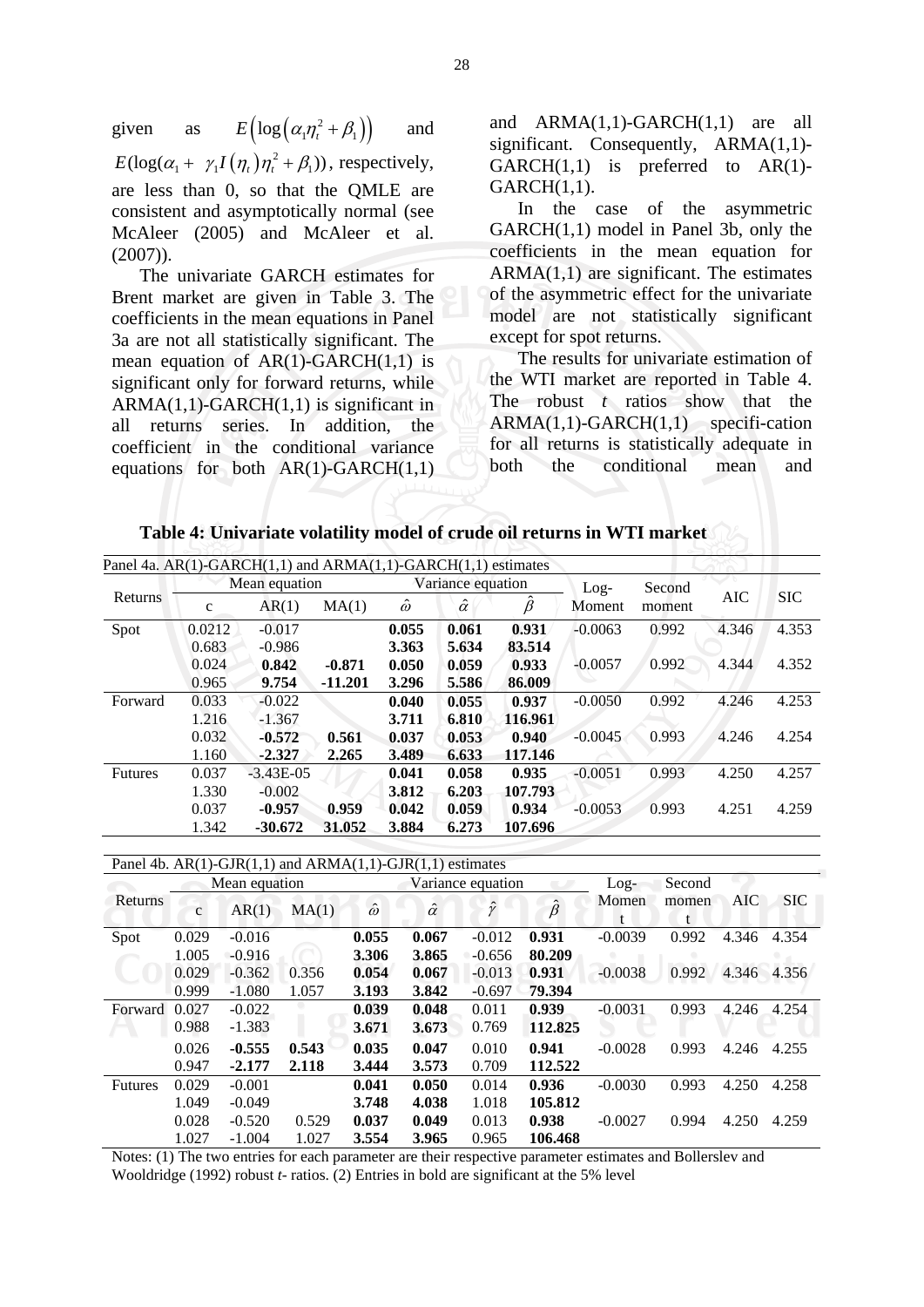conditional variance equations, but the coefficients in the conditional mean equation of AR(1)-GARCH(1,1) are insignificant. The univariate GJR models are presented in Panel 4b in Table 4, where only the forward returns for ARMA-GARCH are significant. However, asymmetries between negative and positive shocks on the conditional variance are not observed.

 For the Dubai market in Table 5, the coefficients in the mean equation for spot and forward returns in Panels 5a and 5b are significant only for AR(1)-  $GARCH(1,1)$  and  $AR(1)-GJR(1,1)$ . Panel 5a shows that the coefficients in the conditional variance equation for AR(1)-  $GARCH(1,1)$  are all statistically significant, whereas in Panel 5b, the conditional variance coefficients are significant only in spot returns. These results show that there is an asymmetric effect between negative and positive shocks on the conditional variance.

 Table 6 presents the constant conditional correlations for the spot, forward and futures returns in each market by using the CCC model based on the univariate GARCH(1,1) estimates. Three returns in the Brent and WTI markets in Panels 6a and 6b provide six conditional correlations, while two returns in the Dubai market in Panel 6c give one conditional correlation. The highest estimated conditional correlation in the Brent market is 0.940, namely between the standardized shocks to the volatility of spot and forward returns. In the case of the WTI market, the highest estimated conditional correlation for Brent is 0.883, namely between the standardized shocks to the volatility of spot and futures returns, and futures and forward returns. The conditional correlation between spot and forward returns for the Tapis market is 0.936.

| Table 5: Univariate volatility model of crude oil returns in Dubai market |
|---------------------------------------------------------------------------|
|---------------------------------------------------------------------------|

|         |                |                        | Panel 5a. AR(1)-GARCH(1,1) and ARMA(1,1)-GARCH(1,1) estimates |                |                |                                     |                |                  |                |                       |            |             |
|---------|----------------|------------------------|---------------------------------------------------------------|----------------|----------------|-------------------------------------|----------------|------------------|----------------|-----------------------|------------|-------------|
| Returns | $\mathbf{C}$   | Mean equation<br>AR(1) | MA(1)                                                         |                | ŵ              | Variance equation<br>$\hat{\alpha}$ |                | $\hat{\beta}$    | Log-<br>Moment | Second<br>moment      | <b>AIC</b> | <b>SIC</b>  |
| Spot    | 0.053<br>2.162 | $-0.064$<br>$-4.122$   |                                                               |                | 0.045<br>3.384 | 0.052<br>6.448                      |                | 0.938<br>106.264 | $-0.0059$      | 0.99                  | 4.156      | 4.163       |
|         | 0.053<br>2.286 | 0.329<br>1.776         | $-0.397$<br>$-2.197$                                          |                | 0.044<br>3.386 | 0.052<br>6.397                      |                | 0.938<br>106.082 | $-0.0059$      | 0.99                  | 4.156      | 4.164       |
| Forward | 0.052<br>2.206 | $-0.068$<br>$-4.344$   |                                                               |                | 0.039<br>3.691 | 0.054<br>6.885                      |                | 0.937<br>113.271 | $-0.0057$      | 0.991                 | 4.065      | 4.072       |
|         | 4.072<br>2.367 | 0.399<br>2.529         | $-0.469$<br>3.084                                             |                | 0.038<br>3.659 | 0.054<br>6.833                      |                | 0.937<br>113.141 | $-0.0056$      | 0.991                 | 4.064      | 4.073       |
|         |                |                        | Panel 5b. $AR(1)-GJR(1,1)$ and $ARMA(1,1)-GJR(1,1)$ estimates |                |                |                                     |                |                  |                |                       |            |             |
|         |                | Mean equation          |                                                               |                |                | Variance equation                   |                |                  | $Log-$         | Second                |            |             |
| Returns | $\mathbf{c}$   | AR(1)                  | MA(1)                                                         | $\hat{\omega}$ |                | $\hat{\alpha}$                      | Ŷ              | $\hat{\beta}$    | Momen<br>t     | momen<br>$\mathbf{f}$ | AIC        | <b>SIC</b>  |
| Spot    | 0.036<br>1.478 | $-0.067$<br>$-4.162$   |                                                               | 0.046<br>3.391 |                | 0.031<br>2.874                      | 0.030<br>2.412 | 0.944<br>107.349 | $-0.0045$      | 0.99                  | 4.153      | 4.162       |
|         | 0.038<br>1.610 | 0.323<br>1.800         | $-0.393$<br>$-2.246$                                          | 0.042<br>3.405 |                | 0.031<br>2.907                      | 0.029<br>2.457 | 0.944<br>107.267 | $-0.0045$      | 0.999                 |            | 4.153 4.163 |
| Forward | 0.039          | $-0.069$               |                                                               | 0.040          |                | 0.038                               | 0.024          | 0.939            | $-0.0045$      | 0.989                 | 4.064      | 4.072       |
|         | 1.659<br>0.040 | $-4.334$<br>0.387      | $-0.458$                                                      | 3.758<br>0.039 |                | 3.152<br>0.038                      | 1.866<br>0.024 | 105.081<br>0.940 | $-0.0044$      | 0.99                  | 4.063      | 4.073       |
|         | 1.829          | 2.445                  | $-2.996$                                                      | 3.745          |                | 3.249                               | 1.878          | 105.641          |                |                       |            |             |

Notes: (1) The two entries for each parameter are their respective parameter estimates and Bollerslev and Wooldridge (1992) robust *t*- ratios. (2) Entries in bold are significant at the 5% level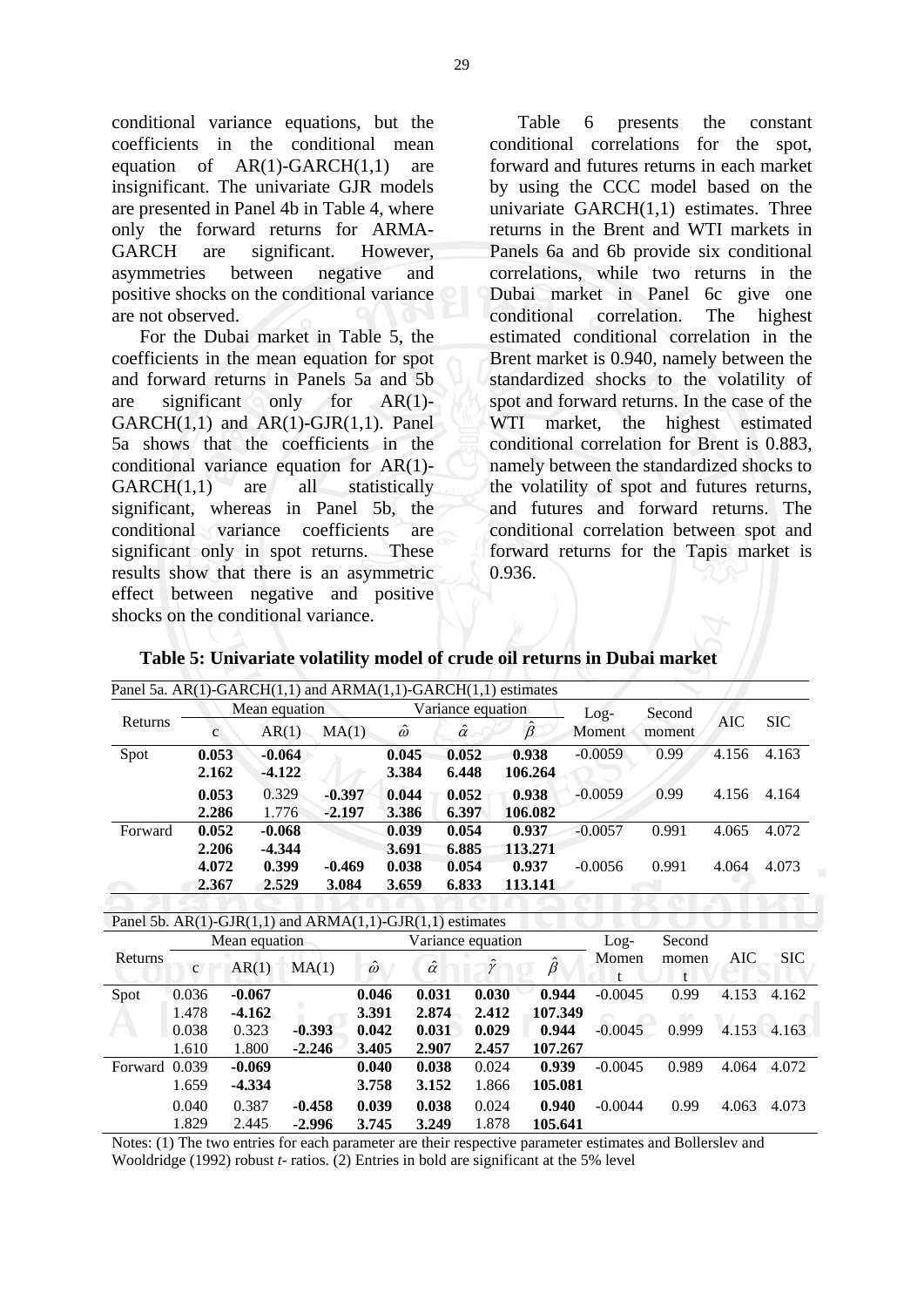| Panel 6a Brent                               |        |         |         |
|----------------------------------------------|--------|---------|---------|
| Returns                                      | rbresp | rbrefor | rbrefu  |
| rbresp                                       | 1.000  |         |         |
| rbrefor                                      | 0.940  | 1.000   |         |
| rbrefu                                       | 0.784  | 0.783   | 1.000   |
| Panel 6b WTI                                 |        |         |         |
| Returns                                      | rwtisp | rwtifor | rwtifu  |
| rwtisp                                       | 1.000  |         |         |
| rwtifor                                      | 0.837  | 1.000   |         |
| rwtifu                                       | 0.883  | 0.883   | 1.000   |
| Panel 6c Dubai                               |        |         |         |
| Returns                                      |        | rdubsp  | rdubfor |
| rdubsp                                       |        | 1.000   |         |
| rdubfor                                      |        | 0.936   | 1.000   |
| Note: Entries in bold are significant at 5%. |        |         |         |

**Table 6: Constant conditional correlation (CCC) based on GARCH(1,1) model** 

Note: Entries in bold are significant at 5%.

 The estimates of the dynamic conditional correlations (DCC) and the descriptive statistics for DCC across the shocks to returns in each market are presented in Table 7, Panels 7a and 7b, respectively. Based on the Bollerslev and Wooldridge (1992) robust *t*-ratios, the estimates of the DCC parameters,  $\hat{\theta}_1$  and

 $\hat{\theta}_2$ , in each market are always statistically significant. This indicates that the assumption of constant conditional correlation for all shocks to returns is not supported empirically. In addition, the mean of the dynamic conditional correlations of each pair is identical to the constant conditional correlation estimates reported in Table 6. The short run persistence of shocks on the dynamic conditional correlations is greatest for WTI at 0.264, while the largest long run persistence of shocks to the conditional correlations is for Brent, namely 0.995 =  $0.027 + 0.968$ .

The corresponding multivariate estimates for the VARMA(1,1)-GARCH and VARMA(1,1)-AGARCH models for each market are given in Tables 8 to 10. It is clear from Table 8, Panel a, that the forward returns are significant only for ARCH and GARCH, while the spot and futures returns are only significant for

ARCH. Moreover, there are significant interdependences in the conditional volatility between spot and forward returns, and between spot and futures returns. The results in Panel b show that the ARCH and GARCH effects are significant in the conditional volatility model for spot, forward and futures returns. There are also significant interdependences in the conditional volatility model between spot and futures returns. In addition, as the asymmetric effects for each return in Panel 8a are insignificant, if follows that the VARMA-GARCH model dominates its asymmetric counterpart, VARMA-AGARCH.

 Table 9, Panel a, for Brent market presents the VARMA-GARCH model, in which the ARCH and GARCH effects are significant in the conditional volatility model for spot, forward and futures returns. Also present are the spillover effects across the spot, forward and futures returns. In contrast, Panel 9b shows that the ARCH and GARCH effects are insignificant, except for the GARCH effect for forward returns. In addition, the asymmetric spillover effects for each of the returns are not statistically significant, such that VARMA-AGARCH is dominated by VARMA-GARCH.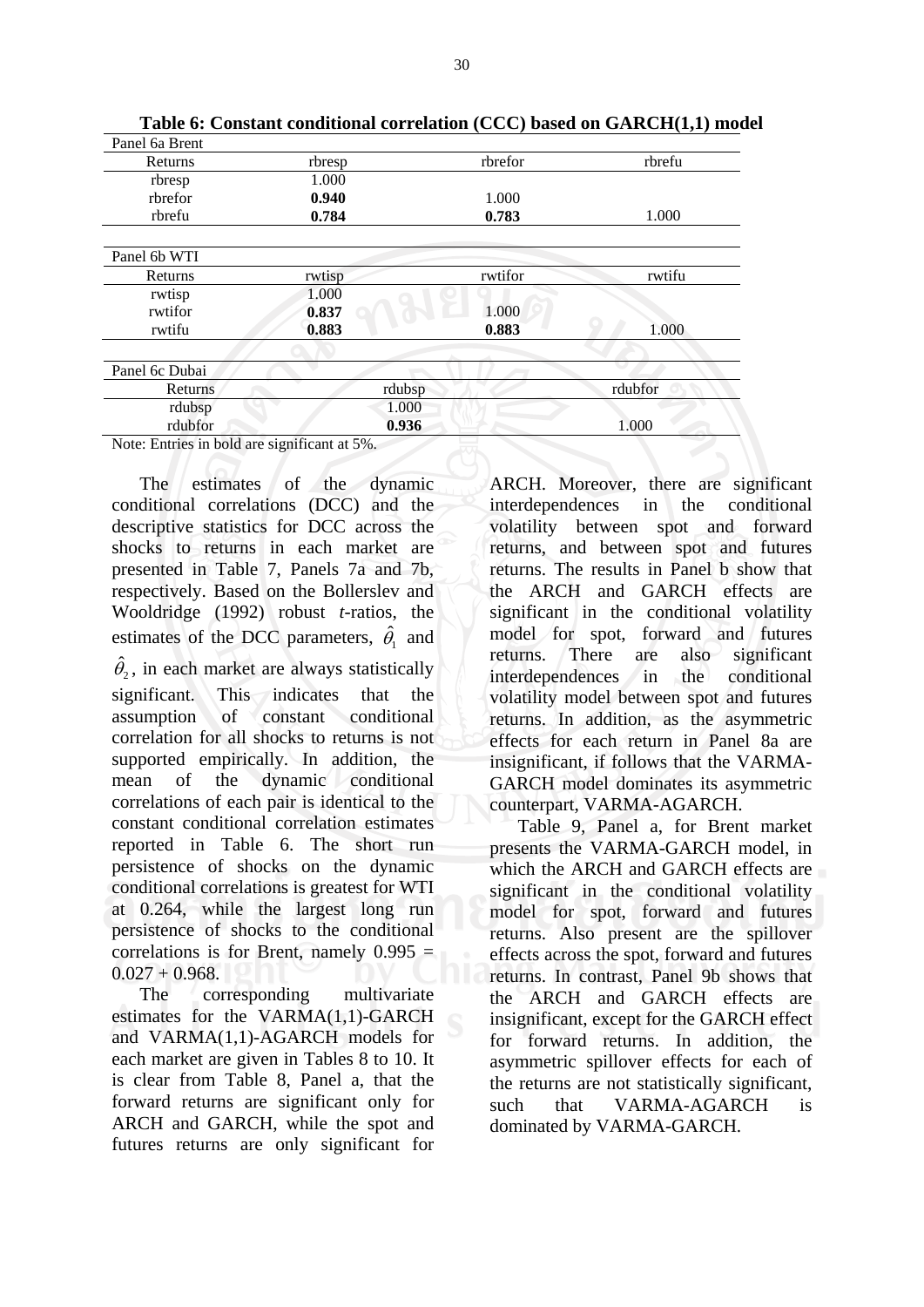

**Figure 2: Dynamic conditional correlation**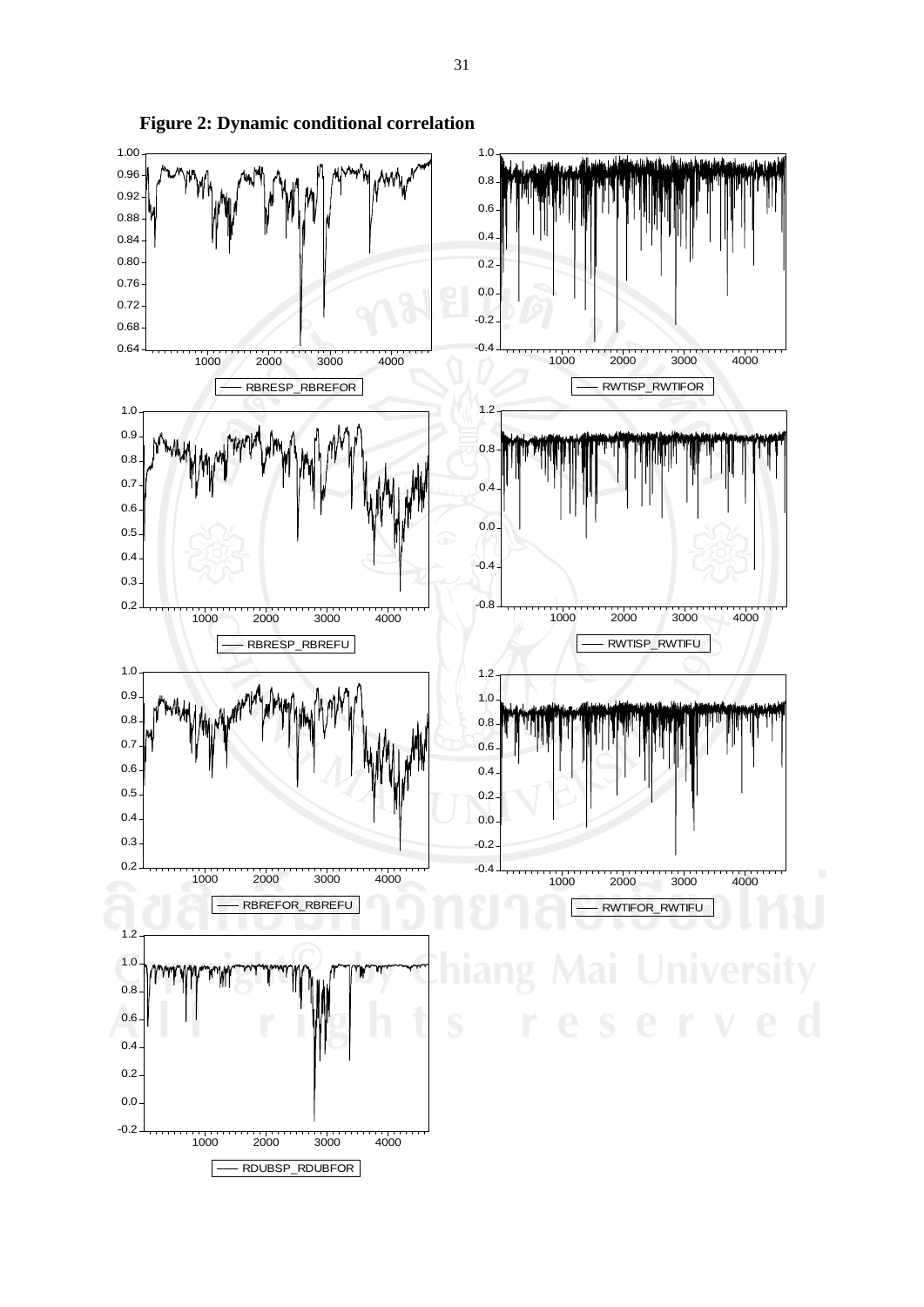| Panel 7a. DCC: estimates of Q model |          |                   |
|-------------------------------------|----------|-------------------|
| Returns                             | $\theta$ | $\theta_{\gamma}$ |
| rbresp_rbrefor_rbrefu               | 0.027    | 0.968             |
|                                     | 5.140    | 135.802           |
| rwtisp_rwtifor_rwtifu               | 0.264    | 0.446             |
|                                     | 9.544    | 14.070            |
| rdubsp_rdubfor                      | 0.095    | 0.894             |
|                                     | 3.321    | 26.858            |

**Table 7: Dynamic conditional correlation (DCC) based on GARCH(1,1) model** 

Notes: (1) The two entries for each parameter are their respective parameter estimates and Bollerslev and Wooldridge (1992) robust *t*- ratios. (2) Entries in bold are significant at 5%. Panel 7b. DCC descriptive statistics

| I and To. Due abscribute statistics |             |            |          |       |                 |                 |
|-------------------------------------|-------------|------------|----------|-------|-----------------|-----------------|
| <b>Returns</b>                      | <b>Mean</b> | <b>Max</b> | Min      | S.D.  | <b>Skewness</b> | <b>Kurtosis</b> |
| rbresp_rbrefor                      | 0.939       | 0.991      | 0.648    | 0.041 | $-2.315$        | 11.474          |
| rbresp_rbrefu                       | 0.782       | 0.951      | 0.267    | 0.113 | $-1.077$        | 3.803           |
| rbrefor rbrefu                      | 0.785       | 0.957      | 0.272    | 0.113 | $-1.087$        | 3.861           |
| rwtisp_rwtifor                      | 0.837       | 0.989      | $-0.346$ | 0.113 | $-3.894$        | 25.590          |
| rwtisp_rwtifu                       | 0.883       | 0.995      | $-0.423$ | 0.099 | $-4.625$        | 32.601          |
| rwtifor rwtifu                      | 0.882       | 0.992      | $-0.272$ | 0.093 | $-4.705$        | 35.334          |
| rdubsp_rdubfor                      | 0.941       | 0.998      | $-0.131$ | 0.106 | $-4.135$        | 24.456          |

#### **Table 8: Brent market**

|                                             | Panel a. VARMA(1,1)-GARCH(1,1) model |                               |                        | ∞                             |                         |                              |                                                         |                               |
|---------------------------------------------|--------------------------------------|-------------------------------|------------------------|-------------------------------|-------------------------|------------------------------|---------------------------------------------------------|-------------------------------|
| Returns                                     | $\omega$                             | $\alpha_{\text{\tiny bresp}}$ |                        | $\alpha$ <sub>brefor</sub>    | $\alpha_{\text{brefu}}$ | $\beta_{\text{\tiny bresp}}$ | $\beta_{\text{\tiny brefu}}$<br>$\beta_{\text{before}}$ |                               |
| rbresp                                      | 0.034                                | 0.018                         |                        | $-0.011$                      | 0.049                   | 0.962                        | 0.005                                                   | $-0.028$                      |
|                                             | (4.085)                              | (1.735)                       |                        | $(-0.509)$                    | (3.163)                 | (79.990)                     | (0.231)                                                 | $(-2.140)$                    |
| rbrefor                                     | 0.215                                | $-0.019$                      |                        | $-0.033$                      | 0.147                   | 0.407                        | $-0.164$                                                | 0.487                         |
|                                             | (1.390)                              | $(-0.690)$                    |                        | $(-1.377)$                    | (4.703)                 | (3.179)                      | $(-0.882)$                                              | (2.777)                       |
| rbrefu                                      | $-0.002$                             | $-0.040$                      |                        | 0.071                         | 0.046                   | 0.095                        | $-0.026$                                                | 0.854                         |
|                                             | $(-0.079)$                           | $(-9.420)$                    |                        | (3.656)                       | (2.465)                 | (3.252)                      | $(-0.472)$                                              | (16.441)                      |
| Panel b.VARMA $(1,1)$ -AGARCH $(1,1)$ model |                                      |                               |                        |                               |                         |                              |                                                         |                               |
| Returns                                     | $\omega$                             | $\alpha_{\text{\tiny bresp}}$ | $\alpha_{\rm{before}}$ | $\alpha_{\hbox{\tiny brefu}}$ | γ                       | $\beta_{\text{bresp}}$       | $\beta_{\text{before}}$                                 | $\beta_{\text{\tiny{brefu}}}$ |
| rbresp                                      | 0.030                                | 0.001                         | $-0.011$               | 0.048                         | 0.026                   | 0.967                        | 0.005                                                   | $-0.027$                      |
|                                             | 3.870                                | 0.129                         | $-0.535$               | 3.336                         | 2.395                   | 101.050                      | 0.229                                                   | $-2.155$                      |
| rbrefor                                     | 0.105                                | $-0.014$                      | $-0.017$               | 0.105                         | 0.032                   | 0.160                        | 0.644                                                   | 0.043                         |
|                                             | 1.934                                | $-0.619$                      | $-0.436$               | 3.608                         | 0.929                   | 2.379                        | 5.101                                                   | 0.760                         |
| rbrefu                                      | 0.012                                | $-0.031$                      | 0.057                  | 0.049                         | $-0.011$                | 0.062                        | $-0.031$                                                | 0.897                         |
|                                             | 0.630                                | $-2.677$                      | 2.654                  | 2.466                         | $-0.626$                | 2.624                        | $-0.711$                                                | 21.709                        |

Notes: (1) The two entries for each parameter are their respective parameter estimates and Bollerslev and Wooldridge (1992) robust *t*- ratios. (2) Entries in bold are significant at 5%.

 Table 10 presents the VARMA-GARCH and VARMA-AGARCH estimates for Dubai. It is clear that the ARCH and GARCH effects for spot and forward returns are significant, and there is a significant display of interdependences in the conditional volatilities between the spot and forward returns. In Panel 10b the ARCH and GARCH effects are statistically significant only for forward returns, but the ARCH effect is significant for spot returns. There is also the presence of interdependences between spot and

forward returns, while the asymmetric spillover effects for each of the returns is insignificant. Consequently, VARMA-GARCH is preferred to VARMA-AGARCH.

#### **5. Conclusion**

 This paper estimated four multivariate volatility models, namely CCC, DCC, VARMA-GARCH and VARMA-AGARCH, for the spot, forward and futures returns for three major benchmark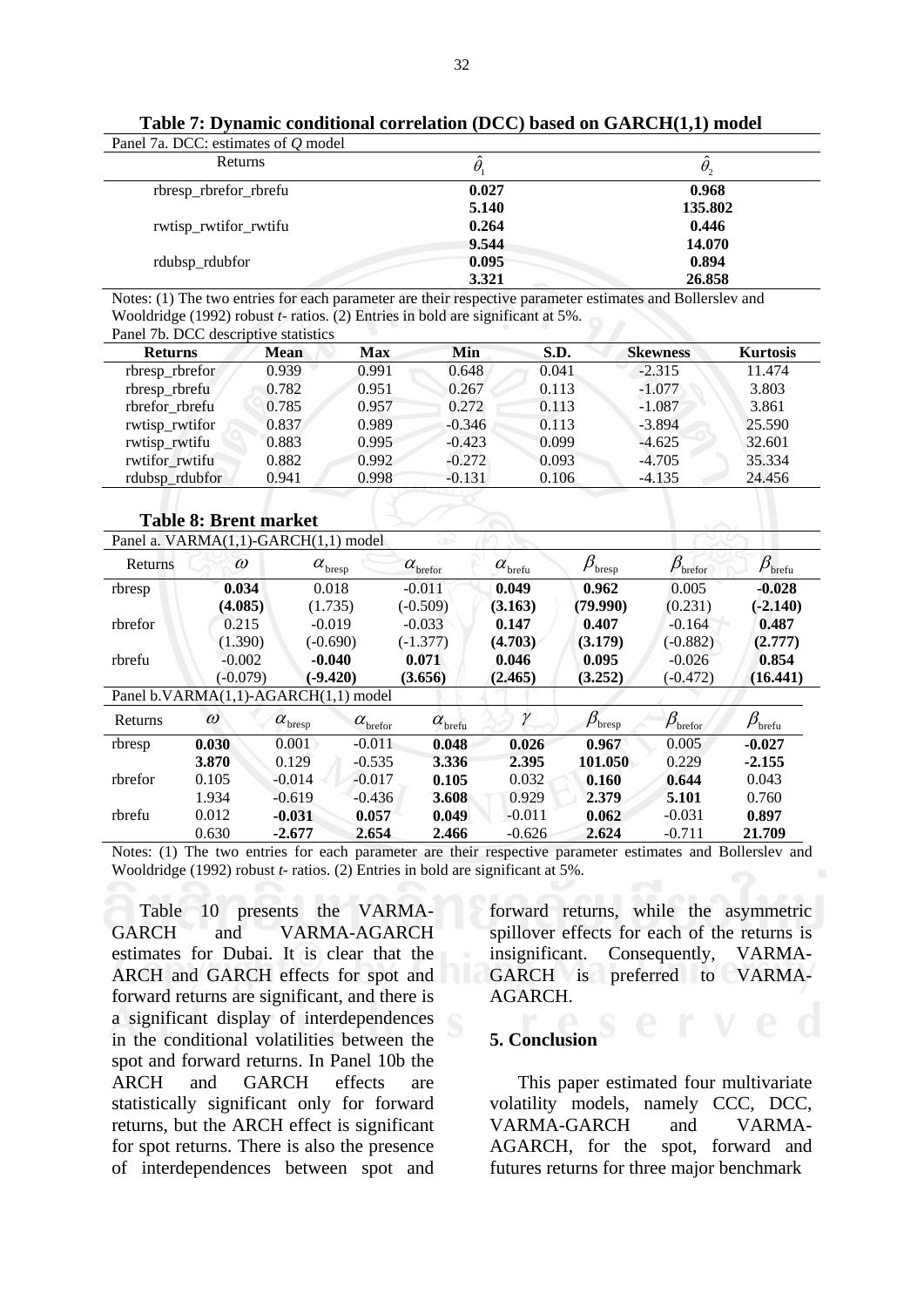| Panel a. VARMA(1,1)-GARCH(1,1) model |            |                      |                           |                       |                     |                        |                         |                        |  |
|--------------------------------------|------------|----------------------|---------------------------|-----------------------|---------------------|------------------------|-------------------------|------------------------|--|
| Returns                              | $\omega$   |                      | $\alpha_{_{\rm{rwtisp}}}$ | $\alpha_{\rm{wifor}}$ | $\alpha_{\rm with}$ | $\beta_{\text{wtisp}}$ | $\beta_{\text{wiifor}}$ | $\beta_{\text{wtifu}}$ |  |
| rwtisp                               | 0.005      |                      | 0.041                     | 0.113                 | $-0.016$            | 0.640                  | 0.202                   | 0.058                  |  |
|                                      | (0.062)    |                      | (0.818)                   | (2.331)               | $(-0.279)$          | (4.001)                | (1.184)                 | (0.643)                |  |
| rwtifor                              | 0.026      |                      | $-0.006$                  | 0.020                 | 0.031               | 0.009                  | 0.979                   | $-0.036$               |  |
|                                      | (5.365)    |                      | $(-1.311)$                | (1.976)               | (2.669)             | (1.452)                | (186.055)               | $(-4.697)$             |  |
| rwtifu                               | $-0.010$   |                      | $-0.013$                  | 0.064                 | 0.038               | 0.046                  | 0.141                   | 0.728                  |  |
|                                      | $(-0.179)$ |                      | $(-1.851)$                | (1.829)               | (1.075)             | (1.534)                | (0.876)                 | (4.583)                |  |
| Panel b.VARMA(1,1)-AGARCH(1,1) model |            |                      |                           |                       |                     |                        |                         |                        |  |
| Returns                              | $\omega$   | $\alpha_{\rm wtiny}$ | $\alpha_{\rm wtifor}^{}$  | $\alpha_{\rm{wtifu}}$ | $\gamma$            | $\beta_{\text{wtisp}}$ | $\beta_{\text{wiifor}}$ | $\beta_{\text{wtifu}}$ |  |
| rwtisp                               | $-0.007$   | 0.012                | 0.119                     | $-0.011$              | 0.045               | 0.607                  | 0.237                   | 0.058                  |  |
|                                      | $(-0.078)$ | (0.314)              | (2.395)                   | $(-0.195)$            | (0.843)             | (3.805)                | (1.349)                 | (0.596)                |  |
| rwtifor                              | 0.026      | $-0.004$             | 0.017                     | 0.029                 | 0.006               | 0.007                  | 0.979                   | $-0.035$               |  |
|                                      | (5.641)    | $(-0.960)$           | (1.277)                   | (2.448)               | (0.743)             | (1.178)                | (185.808)               | $(-4.502)$             |  |
| rwtifu                               | $-0.008$   | $-0.012$             | 0.062                     | 0.029                 | 0.023               | 0.041                  | 0.146                   | 0.727                  |  |
|                                      | $(-0.146)$ | $(-1.760)$           | (1.757)                   | (0.676)               | (0.658)             | (1.380)                | (0.978)                 | (4.948)                |  |

**Table 9: WTI market** 

Notes: (1) The two entries for each parameter are their respective parameter estimates and Bollerslev and Wooldridge (1992) robust *t*- ratios. (2) Entries in bold are significant at 5%.

|                                      | Table 10: Dubai market |                                      |                          |                          |                               |                         |  |
|--------------------------------------|------------------------|--------------------------------------|--------------------------|--------------------------|-------------------------------|-------------------------|--|
|                                      |                        | Panel a. VARMA(1,1)-GARCH(1,1) model |                          |                          |                               |                         |  |
| $\omega$<br>Returns                  |                        | $\alpha_{\text{dubsp}}$              |                          | $\alpha_{\text{dubfor}}$ | $\beta_{\tiny{\text{dubsp}}}$ | $\beta_{\text{dubfor}}$ |  |
| rdubsp                               | 0.035                  | 0.004                                |                          | 0.051                    | 0.976                         | $-0.038$                |  |
|                                      | (6.403)<br>(0.524)     |                                      | (4.672)                  |                          | (106.169)                     | $(-4.757)$              |  |
| rdubfor                              | 0.093                  | 0.050                                |                          | 0.012                    | 0.220                         | 0.665                   |  |
|                                      | (1.070)                | (1.069)                              | (0.260)                  |                          | (0.598)                       | (1.526)                 |  |
| Panel b.VARMA(1,1)-AGARCH(1,1) model |                        |                                      |                          |                          |                               |                         |  |
| Returns                              | $\omega$               | $\alpha_{\mathrm{dubsp}}$            | $\alpha_{\text{dubfor}}$ | γ                        | $\beta_{\text{dubsp}}$        | $\beta_{\text{dubfor}}$ |  |
| rdubsp                               | 0.032                  | $-0.011$                             | 0.051                    | 0.021                    | 0.975                         | $-0.031$                |  |
|                                      | (5.510)                | $(-1.123)$                           | (5.409)                  | (2.421)                  | (106.637)                     | $(-3.650)$              |  |
| rdubfor                              | 0.084                  | 0.040                                | 0.002                    | 0.037                    | 0.139                         | 0.758                   |  |
|                                      | (1.653)                | (0.884)                              | (0.052)                  | (1.164)                  | (1.016)                       | (4.639)                 |  |

Notes: (1) The two entries for each parameter are their respective parameter estimates and Bollerslev and Wooldridge (1992) robust *t*- ratios. (2) Entries in bold are significant at 5%.

international crude oil markets, namely Brent, WTI and Dubai. The returns for the period 2 January 1991 to 10 November 2008 were estimated using multivariate conditional volatility and conditional correlation models. Both the univariate ARCH and GARCH components of the  $GARCH(1,1)$  and  $GJR(1,1)$  models were significant for all returns, whereas most of the estimated asymmetric effects for  $GJR(1,1)$  were not significant.

 The calculated constant conditional correlations across the conditional volatilities of returns using the CCC model were high. The paper also presented the ARCH and GARCH effects for returns, and significant interdependences in the

conditional volatilities across returns in each market. The estimates of volatility spillovers and asymmetric effects for negative and positive shocks on the conditional variances suggested that the VARMA-GARCH model was superior to the asymmetric VARMA-AGARCH. In addition, the estimates of the DCC mode for returns in each market were statistically significant. In short, constant conditional correlations were not supported in the empirical examples. Such estimates of the dynamic conditional correlations of shocks to returns associated with spot, forward and futures prices can be used as an aid to risk diversification in crude oil market.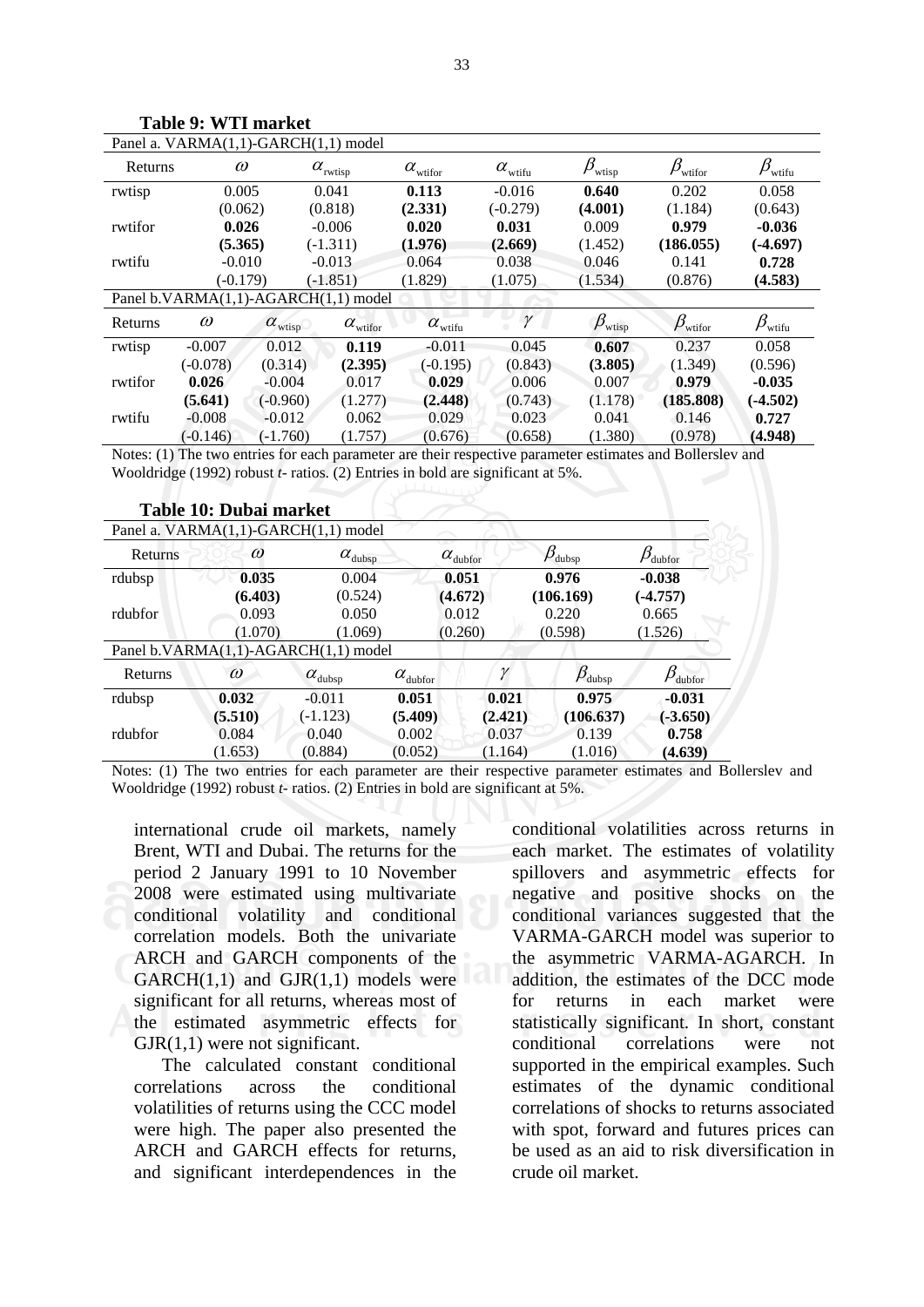#### **Acknowledgements**

The authors wish to thank Felix Chan and Abdul Hakim for providing the computer programs. For financial support, the first author acknowledges the Energy Conservation Promotion Fund, Ministry of Energy, Faculty of Economics, Maejo University, and Graduate School and Faculty of Economics, Chiang Mai University, the second author wishes to thank the Australian Research Council, and the third author is most grateful to the National Science Council, Taiwan.

### **References**

- Bauwens, L., Laurent ,S. and Rombouts, J., 2006, Multivariate GARCH models: A survey. Journal of Applied Econometrics 21, 79-109.
- Bollerslev, T., 1986, Generalised autoregressive conditional heteroscedasticity. Journal of Econometrics 31, 307-327.
- Bollerslev, T., 1990, Modelling the coherence in short-run nominal exchange rate: A multivariate generalized ARCH approach. Review of Economics and Statistics 72, 498- 505.
- Bollerslev, T. and Wooldridge, J., 1992, Quasi-maximum likelihood estimation and inference in dynamic models with time-varying covariances. Econometric Reviews 11, 143-172.
- Caporin, M. and McAleer, M., 2009, Do we really need both BEKK and DCC? A tale of two covariance models. Available at SSRN: http://ssrn.com/abstract=1338190.
- Engle, R. F., 1982, Autoregressive conditional heteroscedasticity with estimates of the variance of United Kingdom inflation. Econometrica 50, 987-1007.
- Engle, R., 2002, Dynamic conditional correlation: A simple class of multivariate generalized autoregressive conditional heteroskedasticity models.

Journal of Business and Economic Statistics 20, 339-350.

- Fong, W. and See, K., 2002, A Markov switching model of the conditional volatility of crude oil futures prices. Energy Economics 24, 71-95.
- Glosten, L., Jagannathan, R. and Runkle, D. (1992), On the relation between the expected value and volatility of nominal excess return on stocks. Journal of Finance 46, 1779-1801.
- Guo, H. and Kliesen, K., 2005, Oil price volatility and U.S. macroeconomics activity. Federal Reserve Bank of St. Louis Review 87, 669-683.
- Lanza, A., Manera, M. and McAleer, M., 2006, Modeling dynamic conditional correlations in WTI oil forward and future returns. Finance Research Letters 3, 114-132.
- Lee, T. and Zyren, J., 2007, Volatility relationship between crude oil and petroleum products. Atlantic Economic Journal 35, 97-112.
- Li, W. K., Ling, S. and McAleer, M., 2002, Recent theoretical results for time series models with GARCH errors. Journal of Economic Surveys, 16, 245-269. Reprinted in M. McAleer and L. Oxley (eds.), Contributions to Financial Econometrics: Theoretical and Practical Issues, Blackwell, Oxford, 2002, 9-33.
- Ling, S. and McAleer, M., 2002a, Stationary and the existence of moments of a family of GARCH processes. Journal of Econometrics 10, 505-531
- Ling, S. and McAleer, M., 2002b, Necessary and sufficient moment conditions for the GARCH(r,s) and asymmetric power GARCH(r,s) models. Econometric Theory 18, 722- 729.
- Ling, S. and McAleer, M., 2003. Asymptotic theory for a vector ARMA-GARCH model, Econometric Theory 19, 278-308.
- Manera, M., McAleer, M. and Grasso, M., 2006, Modelling time-varying